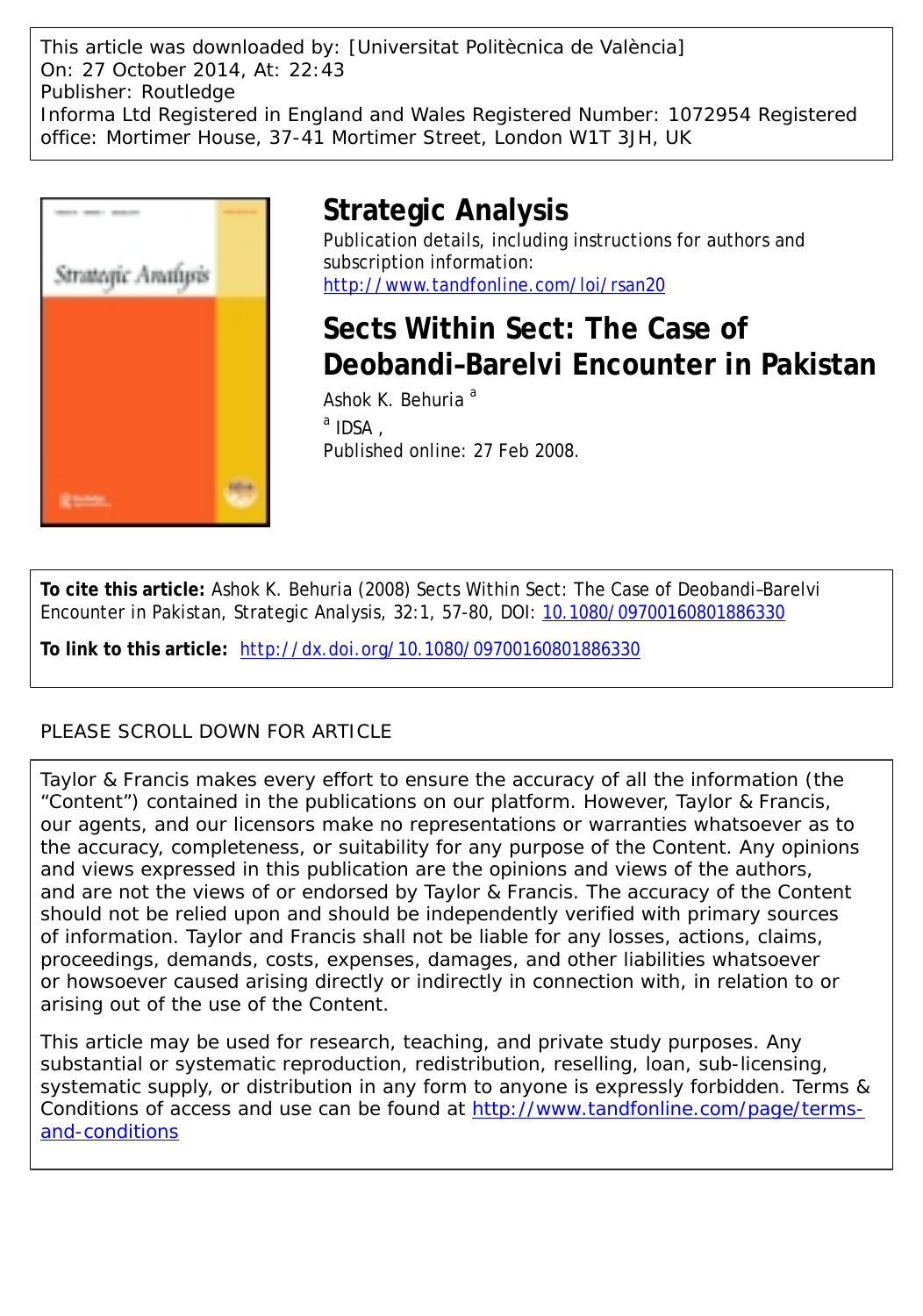

## **Sects Within Sect: The Case of Deobandi–Barelvi Encounter in Pakistan**

*Ashok K. Behuria*

## **Abstract**

*The Sunni Muslims of South Asia are divided into two major sub-sects, i.e. Deobandi and Barelvi, named after their places of origin in India in the 19th century. Because of abiding differences between them, these two sub-sects have built up walls of hatred and mistrust between them over time. The faultline between them has erupted violently in Pakistan since the late 1970s. While there are some pioneering works available on their separate worldviews, no study has yet been attempted to critically analyse the nature of their interaction at the political level. This article discusses the pattern of interaction between the sub-sects since the colonial days, during the movement for Partition, and later in Pakistani politics.*

Pakistan is an Islamic state. As per the last census in 1998, Muslims constitute 96.28 per cent of its population.<sup>1</sup> Such an overwhelming majority would, on the face of it, lead to an abiding sense of cohesion among the people, ensuring '*asabiya*' (social solidarity) that the well-known Muslim sociologist Ibn Khaldun<sup>2</sup> (1132–1406) emphasised as the hallmark of a state. But the fact remains that Muslims of Pakistan, as Muslims elsewhere, are divided along sectarian lines. By some estimates, as per broad sectarian divisions, there are 77 per cent Sunnis and 20 per cent Shias in Pakistan.<sup>3</sup> This gives Sunnis an impressive lead in Pakistan and would imply a majoritarian Sunni plank for the Islamic state of Pakistan. However, the Sunni sect again subdivides into sub-sects (which are regarded as independent sects by some analysts) reducing the ability of the Sunnis to evolve a consensus on the nature of Islamic state that each of them would seek to impose on the State of Pakistan. Some estimates suggest that there are 50 per cent *Barelvis*, 20 per cent *Deobandis* and 4 per cent *Ahl-e-Hadith* within the Sunni fold.4 These intra-sectarian differences within the Sunni fold effectively pluralise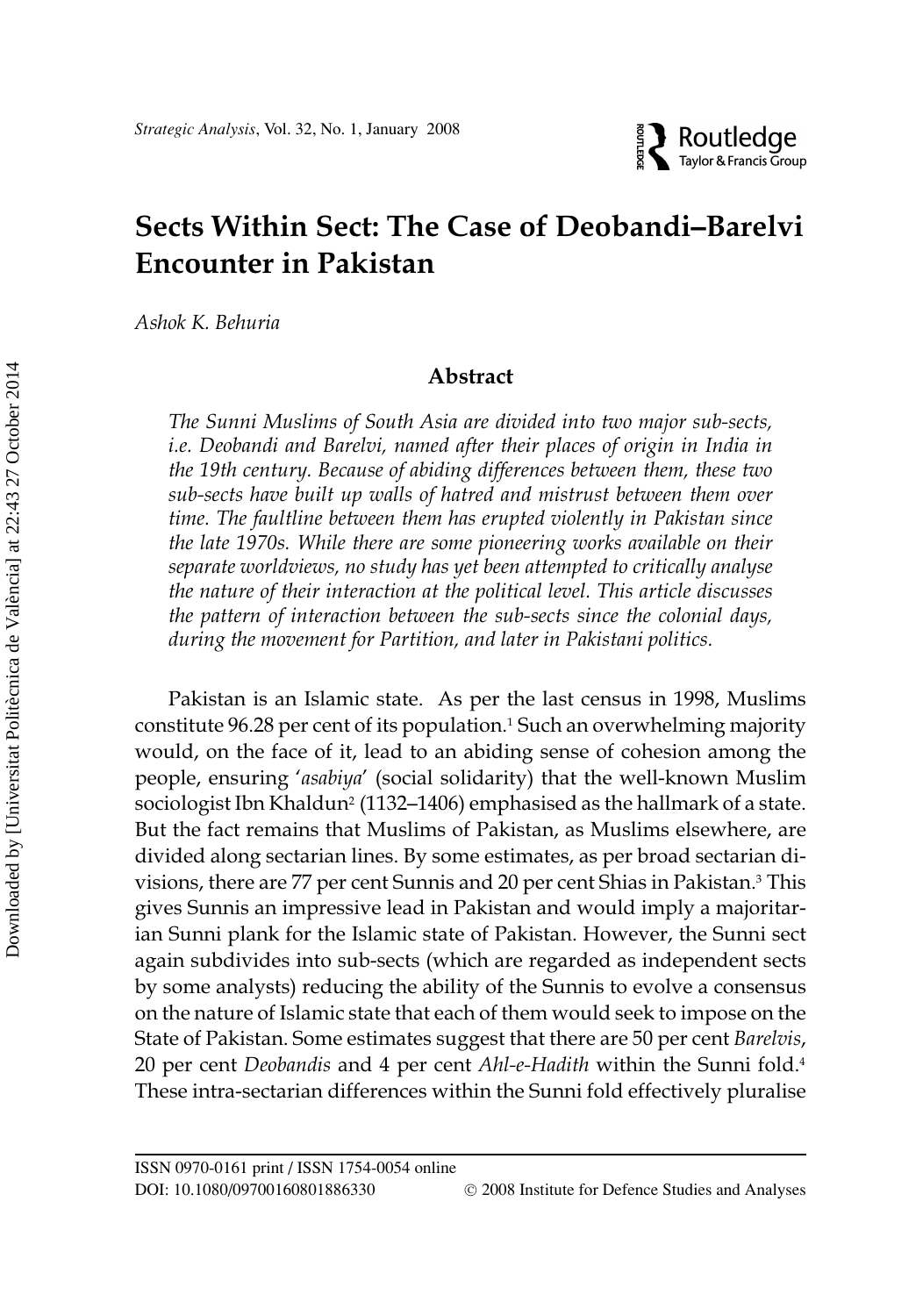the dominant Islamic discourse in Pakistan and reduce the impact of Islam on the statecraft.

In the aftermath of the Afghan jihad, an even more divisive strain of 'militantism'5 has entered the sectarian world of religion and politics in Pakistan. 'Militantism' or the temptation to use violence to weaken the competing ideology is a virus that has gripped society. While the dominant form of interaction among different schools of thought of Islam was through '*munazara*' (debate) and '*radd*' (disavowal through argumentation) in the subcontinent, this dangerous trait of violence has threatened to stifle the spirit of enquiry and independent approaches to Islam. At the political level, this has the capacity to assume disastrous proportions and may spell havoc for the Pakistan State unless the state recognises the trend early and repositions itself vis-a-vis the sectarian monster that it has itself inadvertently created like Frankenstein. The suicide attack on a congregation<sup>6</sup> celebrating *Milad-un-Nabi*(birthday of the Prophet) at Nishtar Park on April 11, 2006, demonstrated the extent of damage that such radicalisation can cause to the state and society of Pakistan.

This article explores the encounter between the Deobandis and the Barelvis in Pakistan and traces the evolution of the militancy within their folds. It goes on to analyse the impact of such radical confrontation on the state and society of Pakistan and the Muslim societies in the neighbouring states. The article seeks to argue that even if the leaders of the two groups might have come together at the political level, the seeds of distrust continue to divide them at the ground level. Thus the intra-sectarian faultline is likely to widen further and add to the internal security problems of the Pakistan State in the days to come.

## **The Two Sunni Schools: Deobandi and Barelvi**

It is useful to study the evolution of these two separate schools of thought within the Sunni sect and trace the commonalities as well as differences between them. The two schools—Deobandi and Barelvi, named after their places of their origin—do not signify the rise of any fresh, unique and innovative strands within Islam. They were in fact names given to alreadyexisting trends in Islam at the turn of 18th century in India. Both these schools were influenced by the reformist school of thinking that emerged out of the concern for the future of the *Dehlavi ulema* (scholars in Islam from Delhi) as well as Islam in India in the face of declining power of the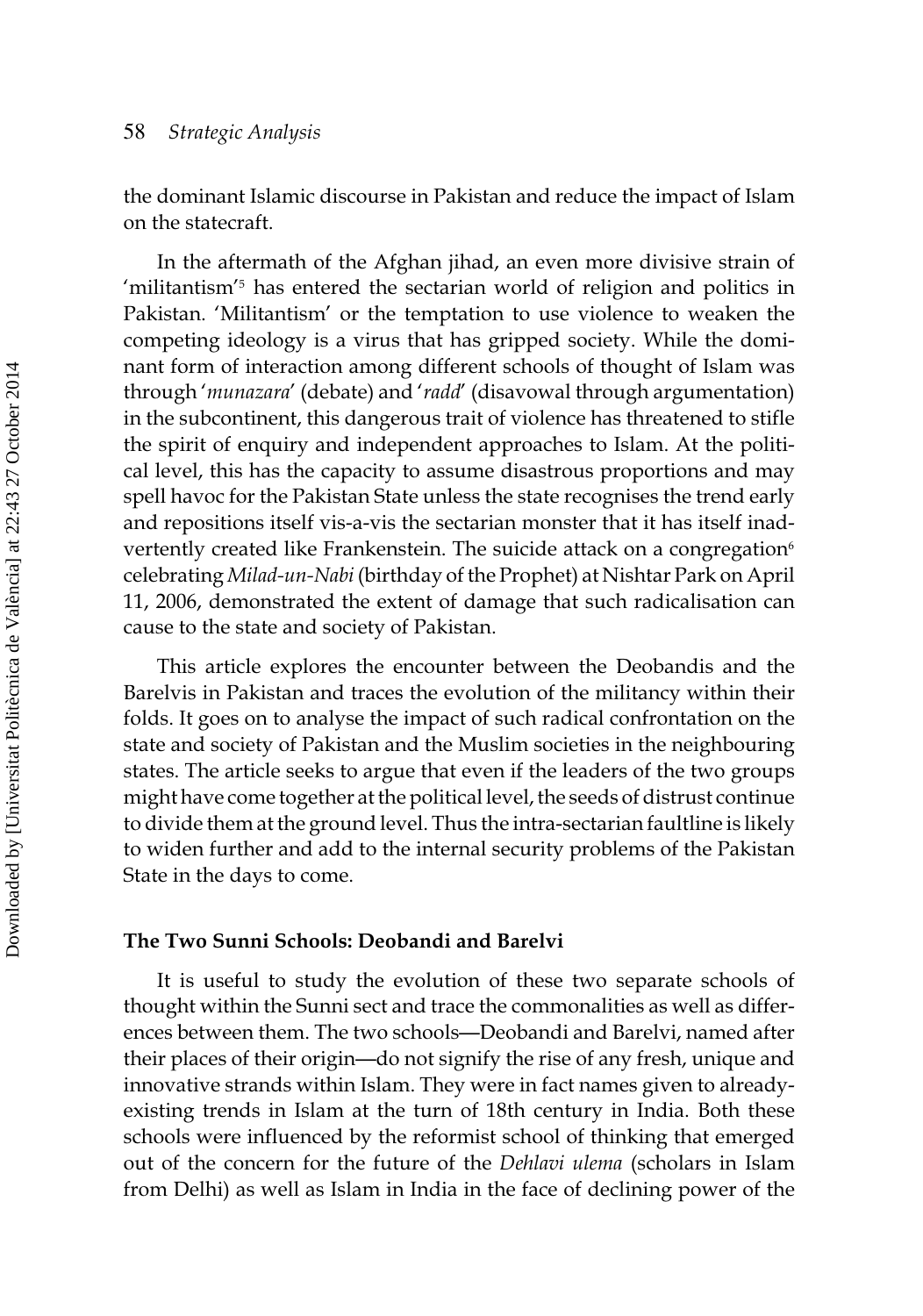Mughals. The foremost among them was Shah Waliullah (1702–1763) of Delhi, who, through his Madrassa-i-Rahimiyya, sought to revive Islamic learning and reform Islam by purging it of its eclectic influences (*bid'a* or innovations). A contemporary of Abdul Wahab (1703–1792) of Arabia, Waliullah shared the former's concern for extraneous accretions (*bid'a*) into Islam but, unlike him, he was uncritical of the mystical order of the *sufis*.

In fact, he had claimed that he was instructed by the Prophet to take upon himself the task of uniting the different *fiqhs*(schools of jurisprudence by leading Islamic jurists), i.e. Hanafi, Maliki, Shafei and Hanbali. He emphasised the need of all Muslims to access the knowledge contained in the Quran and held that it was the responsibility of the learned to interpret the Quran without the assistance of the different schools of jurisprudence. He had to face tough criticism for his efforts at translating the Quran into Persian.

He also argued that the road to *ijtihad* (independent interpretation of Islam) was not closed, and one could interpret the Quran in light of *hadith* (traditions relating to the words and deeds of the Prophet Muhammad) rather than solely bank on the opinion of the Islamic jurists (*fiqhs*). However, at the same time, he urged Muslims of India to follow Hanafi School because a divine revelation had instructed him so. It needs brief mention here that Waliullah believed strongly in a powerful Islamic state and deplored the decline and disintegration of the Mughal rule, which he attributed to the lackadaisical attitude of the later rulers towards Islam. He, in fact, went to the extent of inviting the then Afghan ruler Ahmad Shah Abdali to invade Delhi and re-establish the rule of Islam in India.<sup>7</sup>

Waliullah's tradition was continued by his three children, his grandchildren,<sup>8</sup> and his or their disciples. The inherent contradictions in Waliullah's philosophy in due course of time matured into four separate schools of thought in Islam in India – the Deobandi, the Ahl-e-Hadith, the Tablighi and the Barelvi. Each of these schools drew upon the Waliullah tradition and borrowed from its strands according to its needs. In the subsequent days, all these schools have sought to re-adapt themselves to the changing times and demonstrated an inclination to swing between one extreme and another.

There was another parallel stream of Islamic learning, if not reform, flowing at the same time from the Sihalvi family based in Sihala (Uttar Pradesh or UP, India), which later shifted to Lucknow upon the murder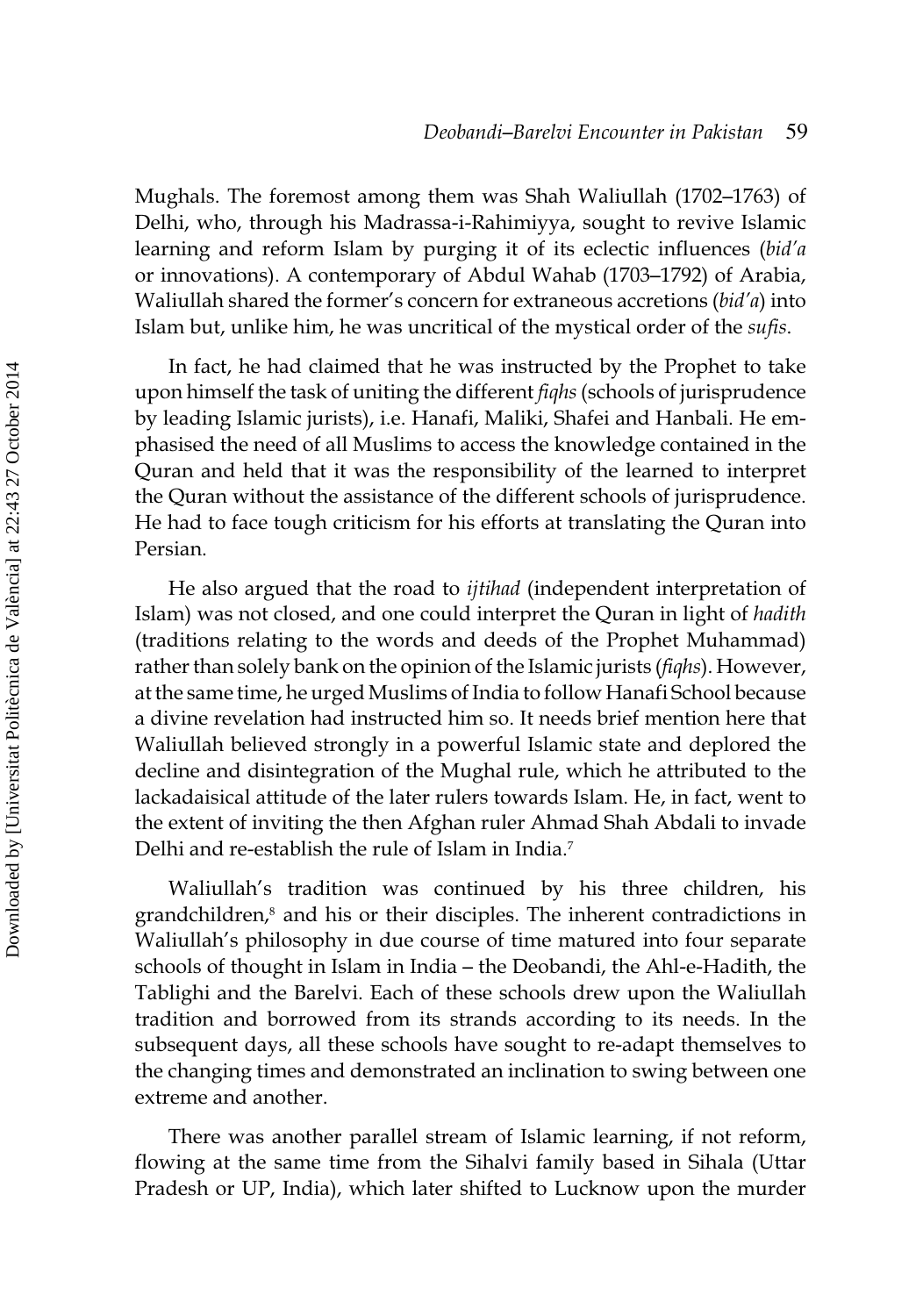of Maulana Qutubudin Sahid Sihalvi during the reign of Aurangzeb in the late 17th century AD. Qutubudin Sahid's son, Maulvi Nizamuddin Muhammad Sihalvi, was the founder of the famous Firangi Mahal madrassa in Lucknow.9 He is also credited with the development of the Nizamia Education System, modelled after the 11th century statesponsored madrassa curriculum in Baghdad. This curriculum—known in the Indian subcontinent as *Dars-i-Nizami*—is being followed by almost all madrassas of different sectarian persuasions with revisions over time. The reformist/revivalist stream flowing from the Waliullah legacy had to run into this stream of Islamic learning one day or the other, as is seen later.

#### *Dar-ul-Ulum, Deoband*

The decline of the Mughal Empire since early 18th century and the subsequent rise of British power in India were regarded by Islamic scholars of the time as indications of the final loss of power of the Muslims. In fact, the defeat of the 1857 uprising by both Muslims and Hindus to resurrect Mughal rule left the *ulema* bewildered and dejected. They attributed the eventual decline of Muslim rule to a moral crisis visiting the Muslims of the subcontinent. It was thus felt that there was an urgent need to reform and revive the Islamic faith, and the only way out in front of the religious scholars was to teach a version of Islam that they thought was unsullied and pure. The reassertion of Muslim orthodoxy assumed different shapes for different schools. If it was intensely reactive, vis-a-vis the western culture on the one hand, it was also imitative as far as adopting the instrumentalities of the western culture was concerned, on the other. There were modernists also who shared the concerns of their fellow Muslim clerics but sought power and influence through secular means of administration introduced by the colonialists.<sup>10</sup> Their approach to Islam was academic and scholastic, and they tried their best to reinterpret Islam according to the need of the times. There was, indeed, a modernist, pragmatic response from Sir Syed Ahmad Khan (1817–1898), who went on to establish the Aligarh University, but the ulema dismissed such a prescription as un-Islamic and even called Sir Syed a *kafir* (infidel or non-believer).

In 1866, the setting up of the Islamic madrassa at Deoband, a small town in the present-day Uttar Pradesh, India, signalled the confluence of the two streams of reformism (Shah Waliullah tradition) and Islamic learning (the Firangi Mahal Tradition). Maulana Qasim Nanautwi (1832–1879) and Maulana Rasheed Ahmad Gangohi (1829–1908) were the founders of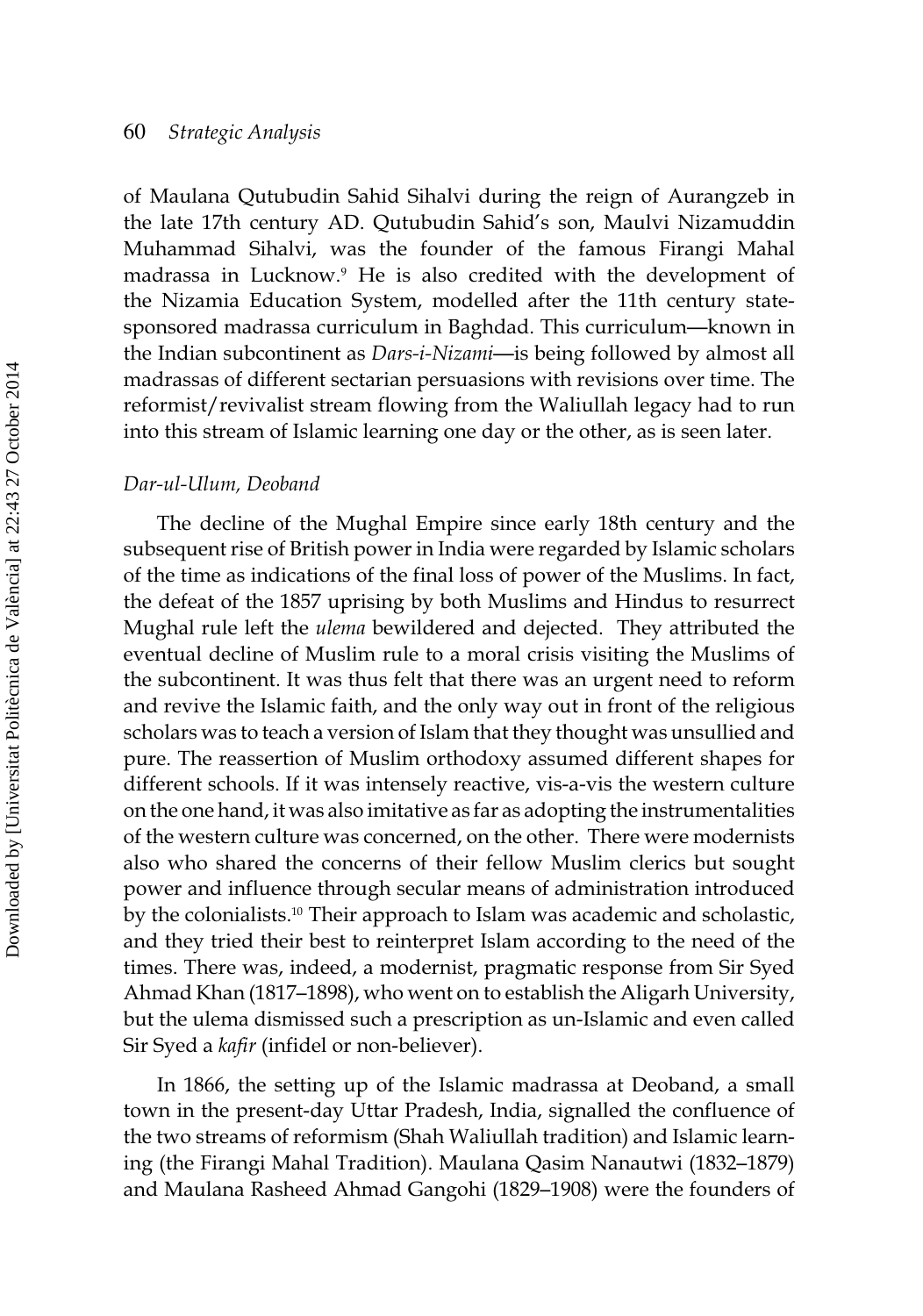the madrassa. Both were disciples of Imdadullah Muhajir Makki (1817– 1899), who was a great Muslim saint of the Chishti Order in 19th century India and had the reputation of leading the ulema during the 1857 War of Independence. The failure of the 1857 rising forced the ulema to come to the conclusion that, rather than taking up the sword against the British, it was more important to take steps to protect the Islamic faith. Out of this concern, the madrassa came up at Deoband—Dar-ul-Ulum Deoband<sup>11</sup>—in May 1866. As a pall-bearer of the Waliullah tradition, the Deobandi madrassa laid emphasis on *Sha'ria* (Islamic law based on *Quran, Sunnah* and *Hadith*) as well as *Tariqa* ('path', born out of religious experience or *Tassawwuf*). In as much as it accommodated Sufism, it sought to purify Islamic mysticism and rescue it from all influences from other local faiths and cultures.

### *The Barelvis12*

Imam Ahmed Raza Khan (1856–1921) of Bareilly (also in UP) countered the approach adopted by the Deobandis. He repudiated the stance of the Deobandi ulema that visiting of shrines or graves of religious saints was *bi'da* and held that the practices by the *pirs* (holy men) and *sufi* (a mystical order) saints were well in line with Islamic principles. A venerable *alim* himself, he stood by the sufi tradition of intercession between man and God and found nothing objectionable in the play of music (*qawali*) for invoking religious experience. He also emphasised the infallibility of Prophet Muhammad unlike the Deobandis. Deobandis would regard Prophet Muhammad as *Insaan-i-Kamil* (or a perfect human being), but followers of Raza Khan would regard Muhammad as a superhuman entity, always *hazir* (present) and even if he is not in flesh and blood, he is all-pervasive as *noor* (light). Ahmad Raza Khan's approach was closer to the tolerant, subcontinental approach to Islam and was received well among the lay and the uninitiated common folk. The entire Barelvi tradition was built up on the scholarly works of Ahmad Raza Khan. The first madrassa of the Barelvis came up in 1905, which was known as *Jamait-i-Manzir-i-Islam*.

Each of the two schools sought to spread its version of pure Islam through a proliferation of madrassas, which taught, through the works of their advocates, two separate worldviews. There were many commonalities between them, yet they differed from each other in practice. The two siblings of the Walliullah tradition have fought a battle of one-upmanship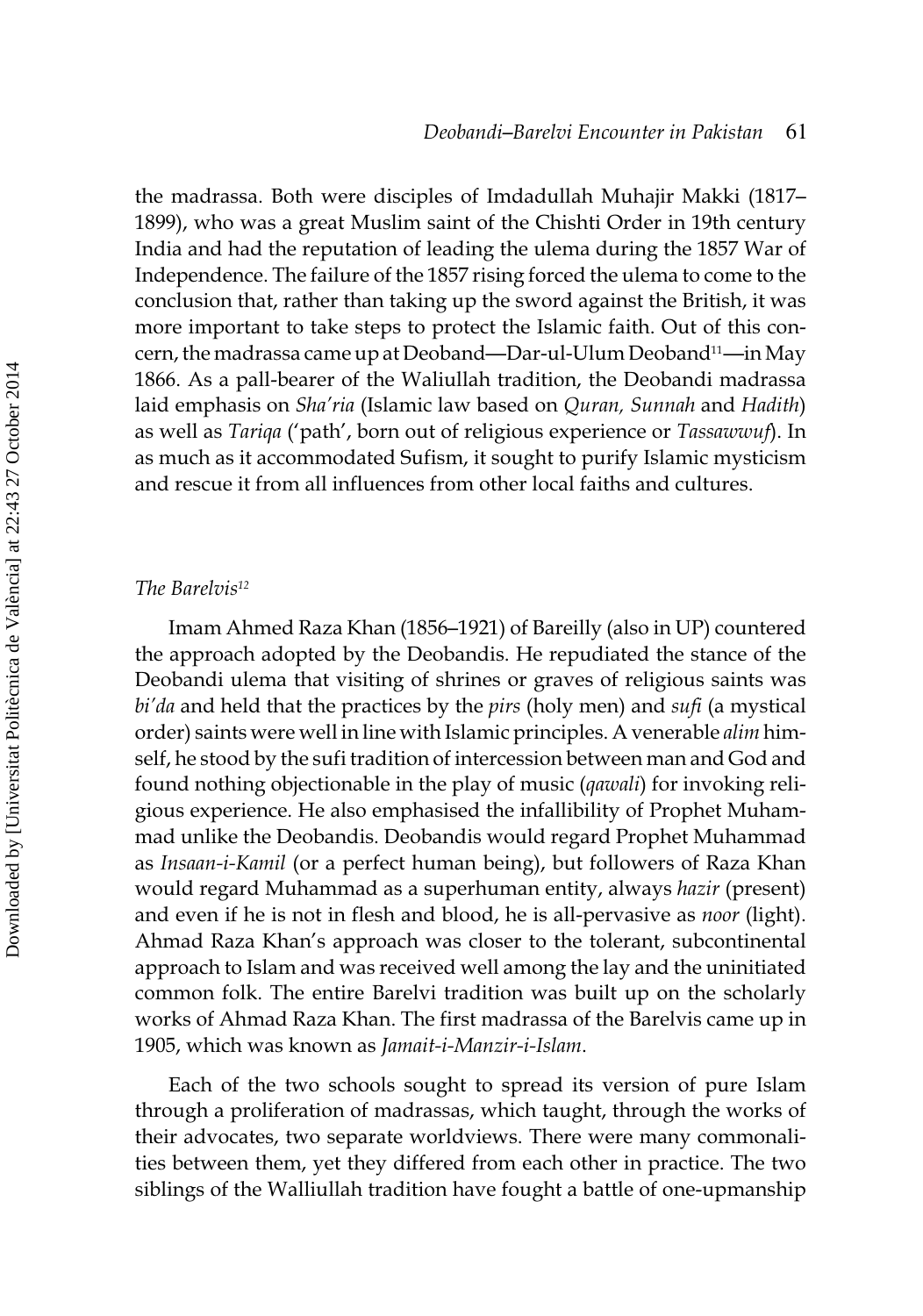ever since, and in Pakistan today, these two streams are increasingly seeking recourse to violence to prevail over each other.

## **Approach to Politics During the Colonial Period**

It would be useful to see how the above-mentioned theological or philosophical traditions/principles translated into political practices during the colonial period (see Table 1). The Deobandis captured the political space early, by opposing the colonial penetration in West Asia, regarded as the cradle of Islam. *Anjuman-i-Khuddam-i-Kaaba,* which spearheaded the movement against British manipulation of political power in the region, was founded in 1913. With the signs of the British power disregarding the Ottoman Caliphate during the war, the Muslims of India expressed their anxiety over the issue and very soon an alliance between the ulema and the Indian National Congress materialised to launch the famous Khilafat Movement. The response of the All India Muslim League (AIML)—the political group founded in 1906 that sought to safeguard the interests of the Muslim community—was rather lukewarm to the Khilafat movement during this time.

In 1919, the first-ever ulema-led political group took shape in the form of *Jamiat-ul-Ulema-i-Hind* (JUH). The JUH displayed a reflexive anti-colonial bias, which made its tie-up with the Congress Party easier, which was, till then, being viewed by the Muslim elite in India as a Hindudominated political movement. In fact, when the Deobandi ulema were tying up with the Congress, the Muslims of Barelvi persuasion advocated that such an alliance with Hindus was unnecessary, unprofitable and un-Islamic. As the Deoband establishment chose to side with the Congress, in spite of the steady build-up of the separatist movement in favour of Pakistan, there was a steady migration of pro-separation ulema out of JUH into the movement for Pakistan subsequently. Throughout the 1920s and 1930s, when the Muslim League hardened its stance in favour of separate electorates and a separate state for the Muslims of British India, the JUH was increasingly viewed by a substantial section of the Muslim elite, especially in the Muslim minority provinces, as a political grouping acting against the interests of the community. The elections of 1937, in which the League lost out to the Congress party, came as a stark reminder to the AIML leadership that the League lacked mass support. It was then that the League pooled the support of the forces opposed to the Deobandis, who had aligned themselves with the Indian National Congress.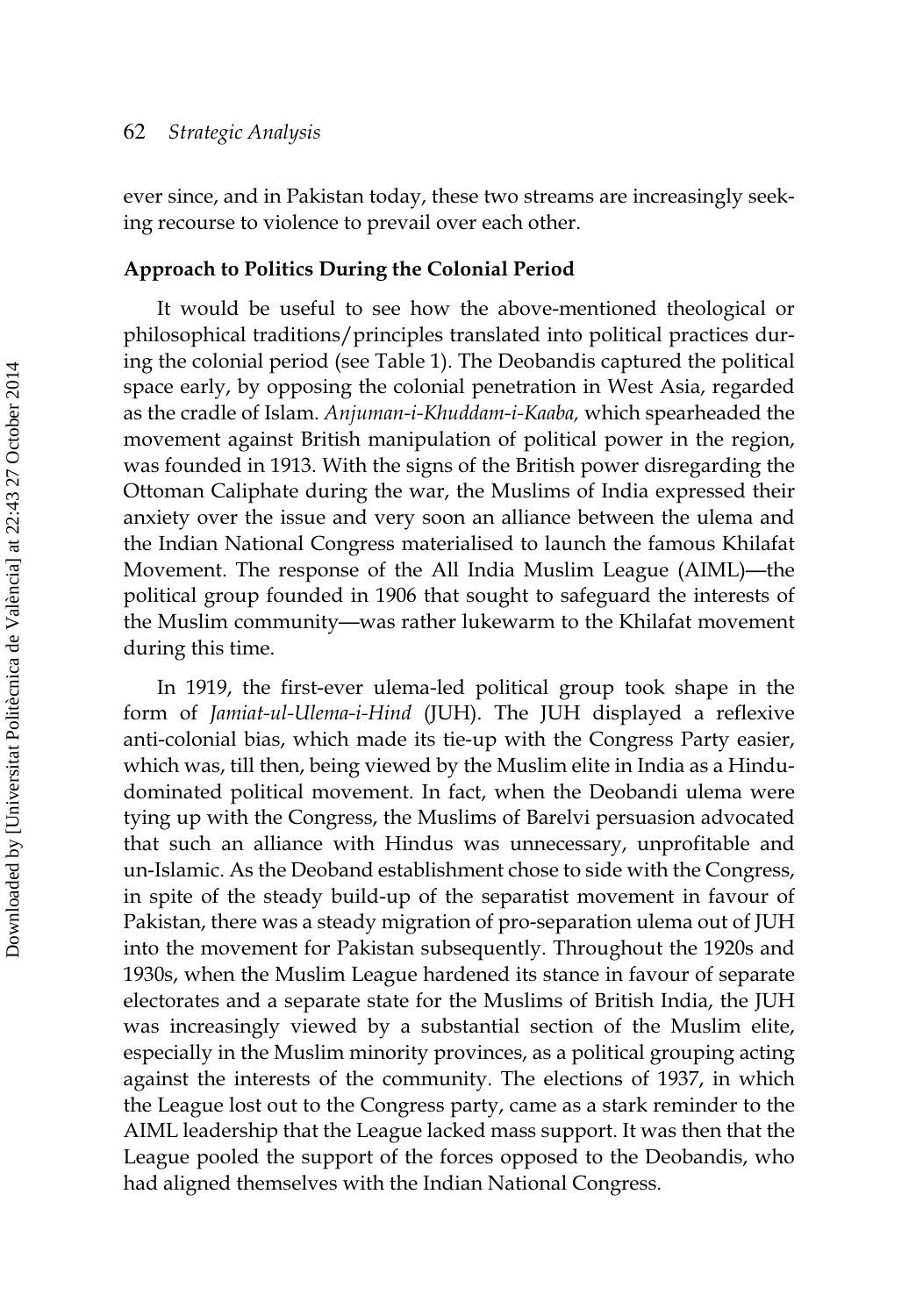|                      | Deobandi                                                                                                                            | Barelvi                                                                                              |  |
|----------------------|-------------------------------------------------------------------------------------------------------------------------------------|------------------------------------------------------------------------------------------------------|--|
| Concerns             | Common concerns about decline of Muslim rule, need<br>to revive Islam                                                               |                                                                                                      |  |
| Madrassas            | The madrassa founded in<br>May 1866 by Maulana<br>Qasim Nanautwi<br>(1832-1879) and Maulana<br>Rasheed Ahmad<br>Gangohi (1829-1908) | Founded by Imam Ahmed<br>Raza Khan (1856-1921)<br>of Bareilly, first madrassa<br>came up in 1905     |  |
| Shirk                | Favoured some sufi orders<br>No to innovations<br>Against shirk parasti                                                             | Favoured Bida'at<br>(innovations)                                                                    |  |
|                      | Visit of graves,<br>participation of Urs<br>Against the idea of<br>intercession by dead or<br>alive saints                          | Visits to graves and Urs<br>not un-Islamic<br>In favour of intercession<br>by <i>pirs</i> and saints |  |
| Colonialism          |                                                                                                                                     | Neutral                                                                                              |  |
| Khilafat             | Virulently anti-colonial<br>In the interest of Islam,<br>there was a need to join<br>hands with Congress                            | Any alliance with Hindus<br>is counter-productive<br>and against Islam                               |  |
| Political            | Necessary                                                                                                                           |                                                                                                      |  |
| Participation        | Deobandis formed<br>Jamiat-ul-Ulema-i-Hind<br>(1919)                                                                                | Barelvis formed<br>Jamiaat-i-Aliyah<br>al-Markaziah (All India<br>Sunni Conference) in<br>1925       |  |
| Pakistan<br>Movement | Counter-productive for Islam<br>Kept away from Pakistan<br>movement A breakaway<br>group headed by S.A.<br>Usmani supports Pakistan | Enthusiastic about Pakistan<br>Took a blind plunge                                                   |  |

**Table 1 Deobandi–Barelvi Approaches During Colonial Period**

The first rival ulema body that sought to counter the influence of the Deobandis at the political level was formed by the Barelvis in Kanpur in the year 1921. This was named *Jamiat-ul-Ulema-i-Kanpur,* which advocated contact with the AIML. One of the most vocal dissidents among the Deobandi scholars, Maulana Ali Ahmad Thanwi (1863–1943), widely known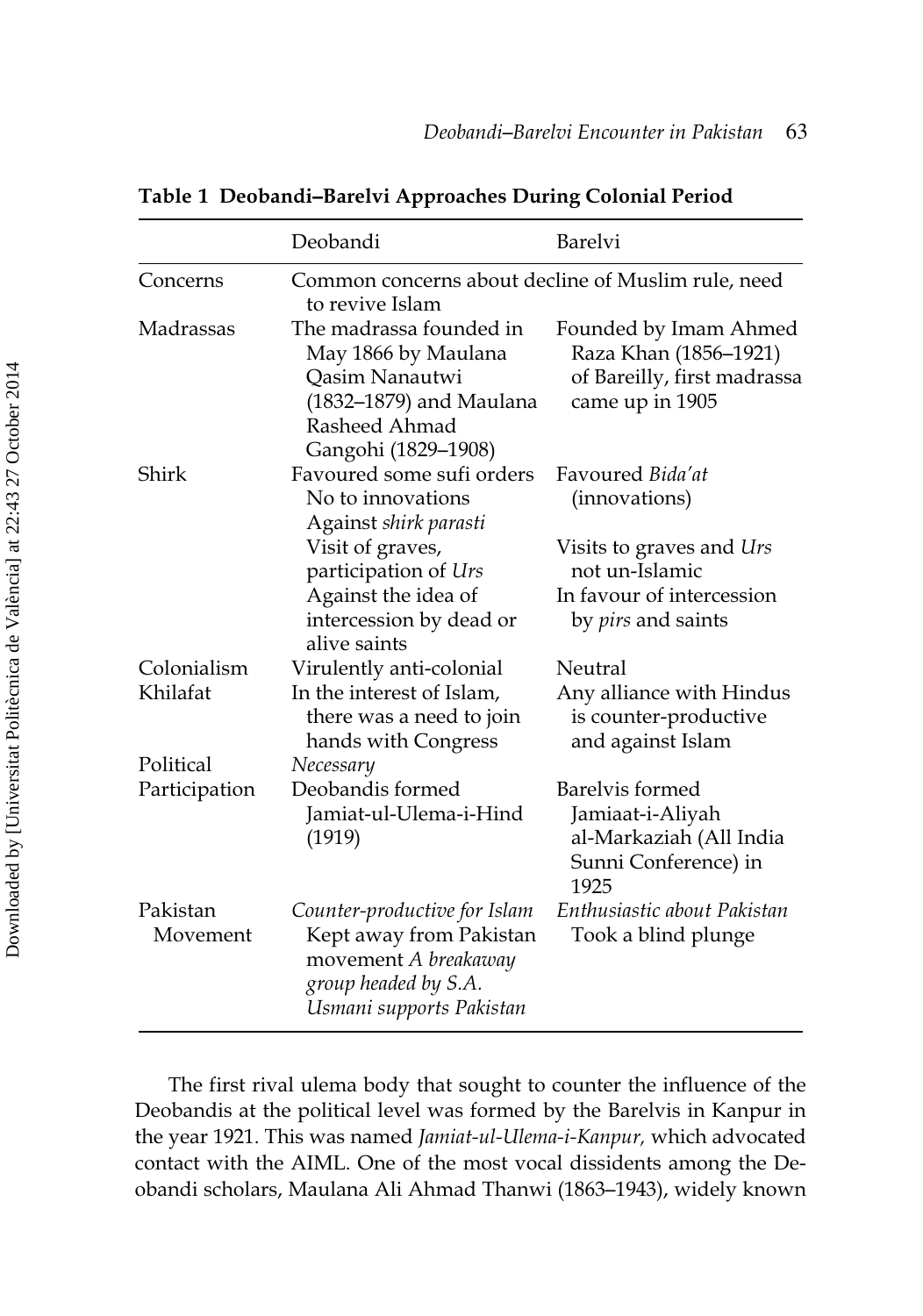as *Hakim al-Ummat* (sage of the Muslim community), was the first to resign from the rectorship of Dar-ul-Ulum Deoband and came out openly in support of the AIML. The next to defect was Maulana Shabbir Ahmad Usmani (1885–1949). He engaged the ulema over the issue of whether it was in the interest of the Muslims to join the AIML or not. In the aftermath of passing of the Pakistan Resolution in 1940, Usmani organised a four-day conference on October 26, 1945, in Calcutta, and echoed Jinnah's position that the 100 million Muslims of South Asia were a separate nation. This conference led to the birth of a pro-Pakistan outfit by the ulema, which was known as the *All India Jamiat-ul-Ulema-i-Islam* (AIJUI) or All India Assembly of Islamic Clergy,13 with Usmani as its elected president. It was also around this time that the chief Mufti of Deoband, Maulana Muhammad Shafi (1897–1976), ruled that the demand of the AIML for the separate State of Pakistan for the Muslims was the only Islamic course open at that point of time. It was natural for him to migrate to Pakistan later in 1949. The *naib* (deputy) Mufti Ahmad Ali (who later added *Lahori* to his name, upon his migration and settlement in Lahore after Partition) also supported the 1940 Lahore resolution.

All this was happening when the leading Deobandi scholar Maulana Hussain Ahmad Madani (1874–1957) was advocating cooperation with Congress. In fact, Madani had coined the term *Muttahida Quamiyat* (composite nationalism) based on territorial nationalism rather than religious nationalism to support his stance. In a desperate bid to demonstrate unity in Deobandi ranks, a JUH delegation led by Maulana Madani approached Maulana Usmani immediately after the Calcutta conference on December 1, 1945. But Maulana Usmani and Maulana Zafar Ahmad Thanwi, who played a major role in the campaign for Pakistan in Sylhet, refused to yield and joined the election campaign of the League with increased enthusiasm and devotion.

While Deobandis were divided over the issue of a separate state for the Muslims, the Barelvis were wedded to the cause of Pakistan right from the start. The Barelvi ulema gathered in Muradabad during March 16–19, 1925, and formed *Jamiaat-i-Aliyah al-Markaziah* or All India Sunni Conference (AISC). It opened its membership only to Sunni orthodox Muslims and decided to work towards uniting all Sunnis in India. Pir Jamaat Ali Shah was its first president and Maulana Naimuddin Muradabadi was elected as its first *Nizam-i-Ala* (the chief leader). AISC started holding annual meetings in different parts of India and started running down the Deobandi JUH.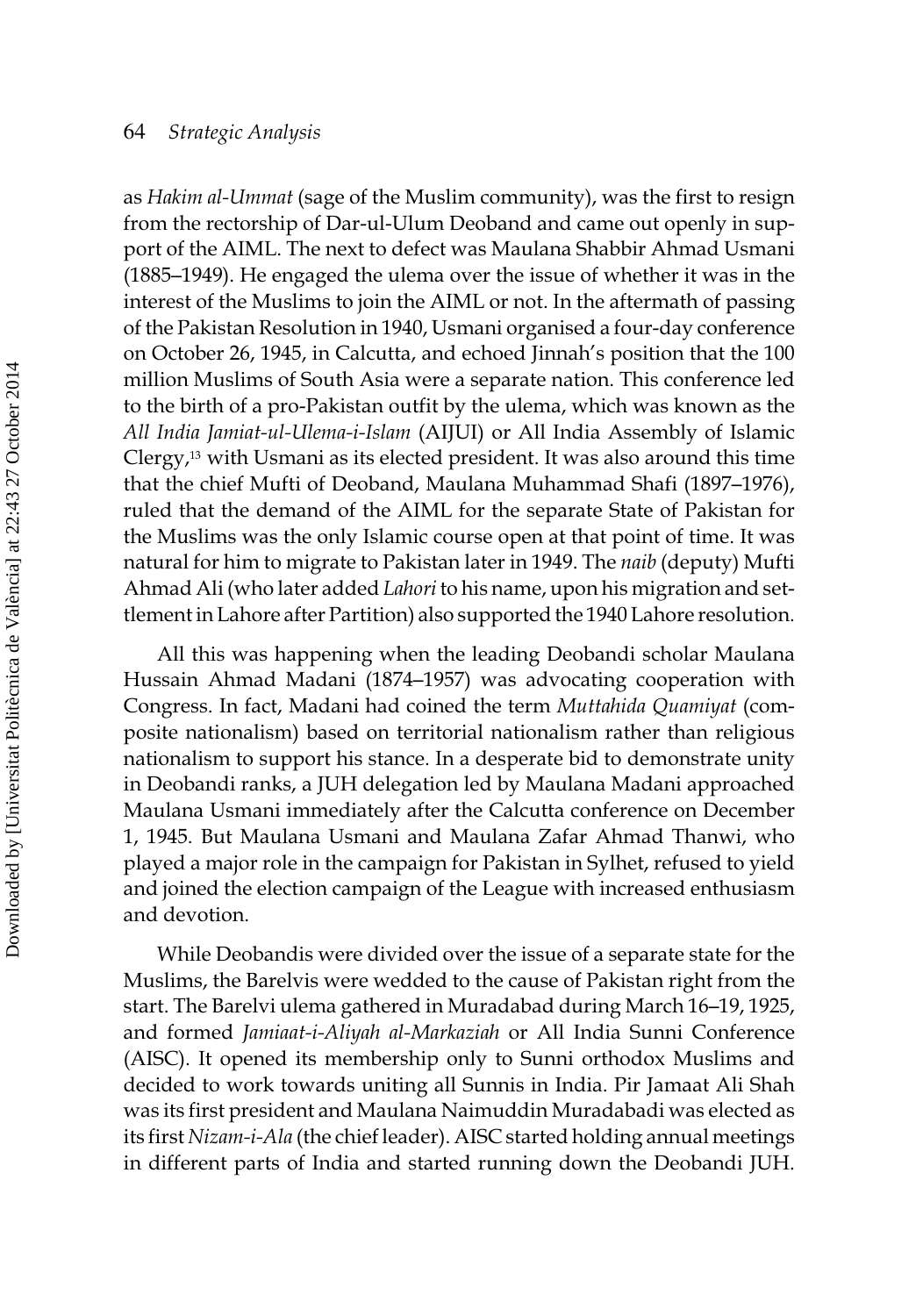The presidentship went to Maulana Hamid Riza Khan and came back to Pir Jamaaat Ali Shah again in 1935. In its Badayun annual meet, the AISC expressed its concern at the way Ibn Saud (1880–1953) of Saudi Arabia was treating the sacred places of the Muslims. The *pir* declared, on the day the Congress ministries resigned (which was celebrated as 'Day of Deliverance' as per Jinnah's appeal on December 22, 1939), from the AISC platform, 'the flag of Muslim League is the flag of Islam' and 'all Muslims must join the League'.14

In fact, the different branches of AISC worked enthusiastically towards the making of Pakistan. The zeal for Pakistan was visible in the AISC weekly publication from Amritsar, *Al-Fiqh*. From 1942, the weekly started adding Pakistan after Amritsar to connote that the state had almost come into being. On October 19, 1945, the *pir* of Manki Sharif, Aminul Hasnat, convened a three-day meeting of *pirs* and *sajjada nashins* and organised the Jamiat-ul-Asfiah to support the cause of the League. In an early demonstration of its emphasis on an Islamic State of Pakistan, the *pir* of Manki Sharif had extracted an assurance from Jinnah as early as in November 1945 that the Constituent Assembly of the new State of Pakistan would 'enact laws not inconsistent with the Sharia'.15 The dominance of the Barelvi ulema in the Pakistan movement can be gauged from the fact that out of the 35 ulema members of Masaikh Committee appointed by the League to utilise the support of *pirs* for the Pakistan movement, as many as 30 were of Barelvi persuasion.<sup>16</sup> The Barelvis were prepared to rope in Muslims of other persuasions, with the exception perhaps of the Deobandis, into the movement. The Barelvi leaders such as Maulana Abdul Hamid Badayuni held that Pakistan was a matter of life and death for the Muslims and went to the extent of suggesting a merger of AISC with the AIML.<sup>17</sup>

One major reason for Deobandi disapproval of the idea of Pakistan was its expanding support base among the Shias, the Ahmadis or Mirzais and the Barelvis. Deobandis could not take such a heterodox movement as an Islamic movement and were rather alarmed by its populist overtones, which through the slogan of an Islamic state at the grassroots level by the Barelvi *pirs* and *sajjada nashins*(guardians of the shrines), overwhelmed their overly puritanical Islamic concerns. The Barelvis had earlier demonstrated their aversion to Deobandi approach to politics by refusing to join them in the Khilafat movement, for they had held that any alliance with the Hindus would not yield any positive dividend in the long run. The AIML's strategy of employing local-level Barelvi saints and *sajjada nashins* also exhibited the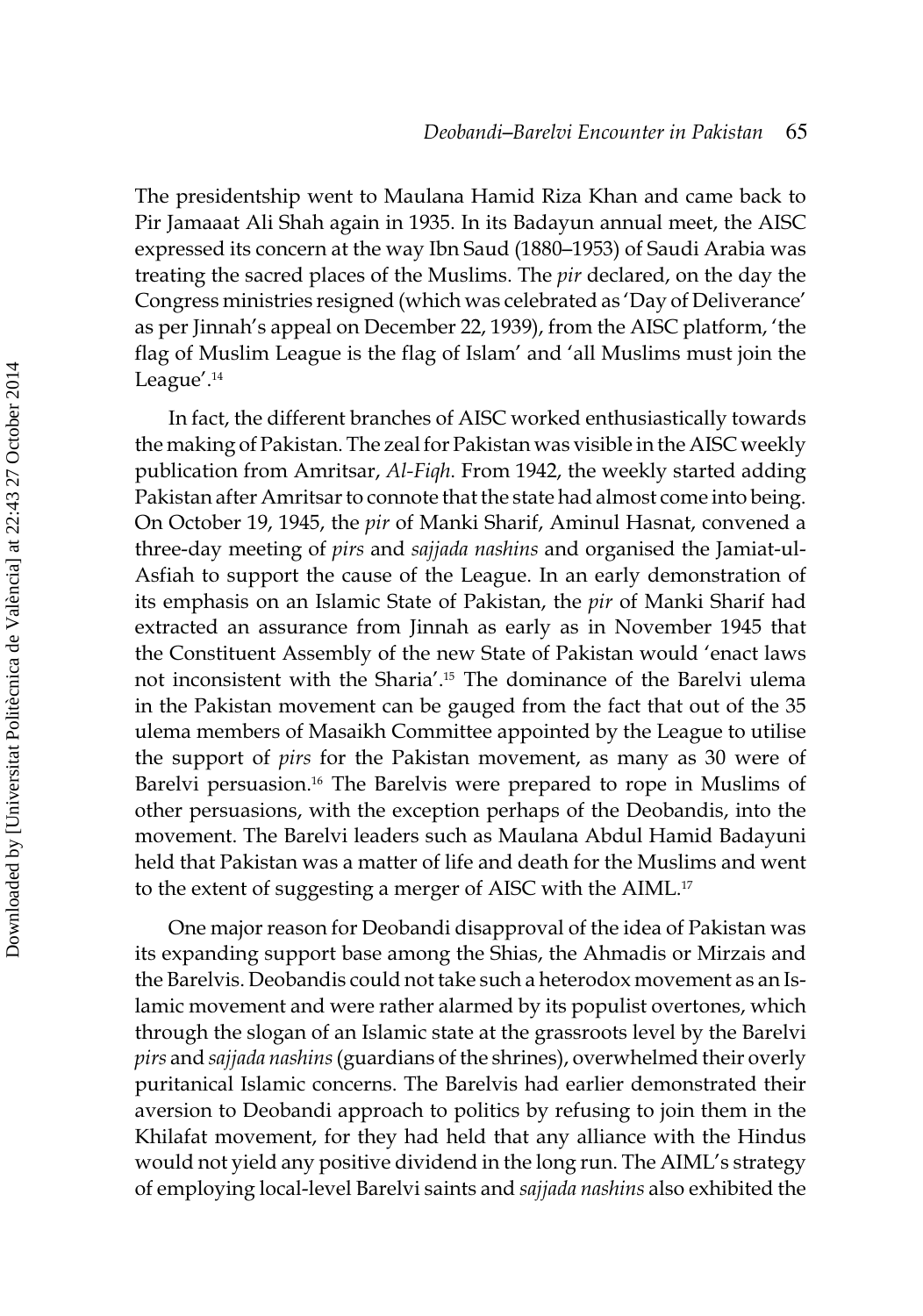latter's susceptibility to the Pakistan movement.<sup>18</sup> It is an irony of history that a majority of the central leadership of the Barelvi AISC chose to stay back in India after Partition and the creation of Pakistan in 1947.

#### **Enter Pakistan: Deobandi–Barelvi Encounter in Politics**

Immediately after Pakistan came into being, the two schools shed their aversion to worldly issues and tried to make their presence felt in the political scenario of the country (for a cursory view, refer to Table 2 ). The Deobandi AIJUI led by Maulana Usmani reorganised itself as Markaji JUI (MJUI) in 1947 with its head office at Karachi and the Barelvi AISC renamed itself as *Markazi Jamaat-i-ul-Ulema-i-Pakistan* (MJUP) in March 1948. However, the dissident Deobandi ulema, who supported the cause of Pakistan, played a more influential role than the Barelvi MJUP in the politics of Pakistan after 1947, even after the death of the most vocal Deobandi leader, Maulana Usmani, in 1949. Immediately after Partition, the Muslim League selected Maulana Usmani as one of the members of the Constituent Assembly of Pakistan (CAP), while there was no representation from MJUP. The Barelvi Sunni ulema were not quite comfortable with the close relationship between AIML and JUI, in spite of the fact that the Barelvis had almost offered to merge themselves with the AIML once upon a time. In fact, the sense of displeasure had expressed itself in the top leadership of the MJUP for the official patronage of Deobandis quite early in 1947–48. The Deobandi ulema claimed their role in influencing the framing of the 'Objective Resolution' of Pakistan, which was presented in March 1949. The Barelvis, on their part, sought membership for its leader Maulana Abdul Hamid Badayuni in the CAP, but the League leadership was not too keen on this offer.

Since the modernists—if not secularists—among the Muslim elites dominated the politics of the immediate post-Partition period, the Deobandis and Barelvis along with other groups like *Jamaat-i-Islami*, *Jamaat-i-Ahl-e-Hadith*, *Tahaffuz-i-Huquq-i-Shia Pakistan* and many others came together and started their campaign for an Islamic state. In a show of solidarity, which was not unusual in the early days of Partition, ulema of all groups gathered in Karachi on January 21, 1951, and evolved a consensus on 22 fundamental principles on which the Islamic state of Pakistan would be established. The initiative for this coming together was taken by the Deobandi ulema, and the recommendations were sent to the Nishtar committee for incorporation in the upcoming Constitution. These 22 fundamental principles were to form the basis for JUI demand for Islamisation for quite a long time.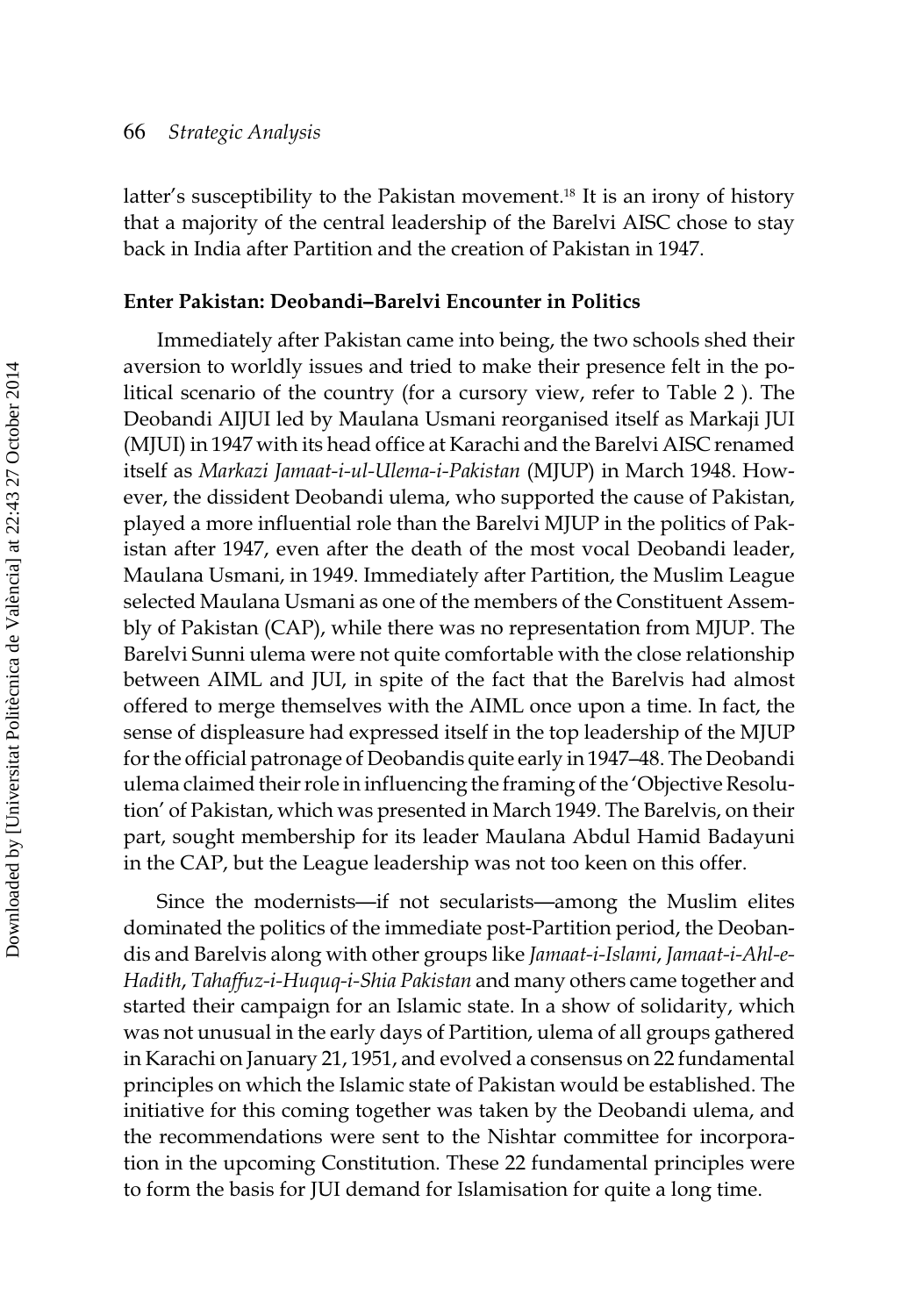| Issues                                                             | Deobandi                                                                                            | <b>Barelvi</b>                                      |  |
|--------------------------------------------------------------------|-----------------------------------------------------------------------------------------------------|-----------------------------------------------------|--|
| Kashmir<br>Constituent<br>Assembly of<br>Pakistan                  | Urged the government to use force<br>Found representation                                           | Nominated one<br>representative, turned<br>down     |  |
|                                                                    | Came together in their campaign for an Islamic state<br>(1951), initiative taken by Deobandis       |                                                     |  |
| Ahmadiya<br>Issue                                                  | Started the movement<br>against Qadianis                                                            | Reluctant entrants<br>Enthusiasm at the<br>margins  |  |
| Dissolution of<br>Constituent<br>Assembly of<br>Pakistan<br>(1954) | Opposed the move                                                                                    | Supported the move                                  |  |
| Ayub's Rule                                                        | Fell out of official favour                                                                         | Cosied up to Ayub<br>Supported 1962<br>Constitution |  |
| Fatima<br>Jinnah's<br>Candidature                                  | Ready to support with<br>conditions                                                                 | Opposed to the idea of a<br>woman president         |  |
| 1965 War                                                           | Ayub let the winning army<br>down                                                                   | Supported Ayub                                      |  |
| East Pakistan                                                      | Supported the idea of<br>dialogue                                                                   | Supported armed<br>intervention                     |  |
| Issue of<br>Regionalism                                            | Supported talks Alliance<br>with regional parties                                                   | Saw it as divisive and<br>opposed to Islam          |  |
| Rise of Bhutto                                                     | Did not see any<br>contradiction between<br>Islam and socialism                                     | Held it anti-Islamic                                |  |
| Anti-Qadiani<br>Movement<br>of 1974                                | Participated in the<br>movement<br>enthusiastically Forced<br>Bhutto to declare them<br>non-Muslims |                                                     |  |
| Anti-Bhutto<br>Alliance                                            | Joined hands                                                                                        |                                                     |  |

**Table 2 Deobandi–Barelvi Approaches: Post-Colonical Politics in Pakistan**

*(Continued on next page)*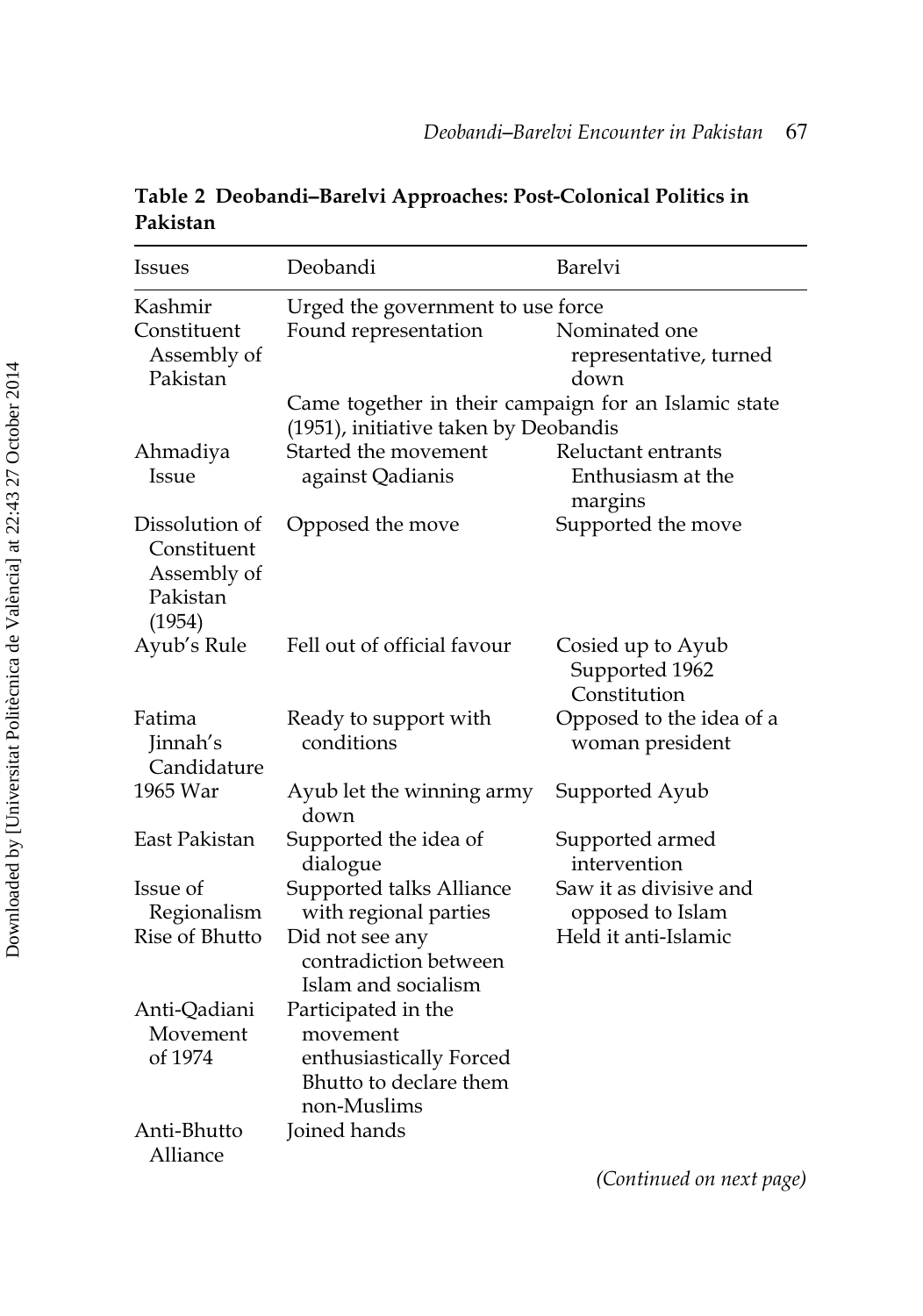| Issues              | Deobandi                                                                                                                                                                                               | <b>Barelvi</b>                                                                                       |
|---------------------|--------------------------------------------------------------------------------------------------------------------------------------------------------------------------------------------------------|------------------------------------------------------------------------------------------------------|
| Nizam-e-<br>Mustafa | Joined hands                                                                                                                                                                                           |                                                                                                      |
| Zia-ul-Haq<br>Rule  | Jamiat-ul-Ulema-i-Islam<br>Supported and then<br>retracted Split when<br>Fazlur joins MRD                                                                                                              | Largely undecided                                                                                    |
| Afghan Jihad        | Supported jihad. Joined the<br>US-Pak-Saudi efforts<br>Wahabisation and sectarian<br>traits emerged                                                                                                    | Participated but did not<br>enjoy official patronage<br>Jealously guarded their<br>anti-Wahabi tenor |
| Madrassa            | Saudi funds poured in<br>Growth in geometric<br>proportion                                                                                                                                             | Barelvis seek to defend<br>their turf. Rise in number<br>of madrassas                                |
| Taliban             | Received governmental<br>attention and patronage<br>Offensive militantisation                                                                                                                          | At the receiving end<br>Defensive militantisation                                                    |
| Post-Taliban        | Mainstream political groups from both the sub-sects<br>joined hands as a political force, Muttahida Majlis-e-<br>Amal; however, militant groups from both the groups<br>continue to engage in violence |                                                                                                      |

## **Table 2 Deobandi–Barelvi Approaches: Post-Colonical Politics in Pakistan** *(Continued)*

It is also important to mention here that the Deobandis were the first to start the anti-Qadiani movement in the wake of the oft-cited speech by Sir Zafarullah Khan on May 18, 1952, at Jahangir Park in Karachi, where he emphasised on the finality of the Prophet and called the founder of the Ahmadiya movement, as a person commissioned by God for *tajdid-i-din* (revival of true religion). The Deobandis were particularly incensed about his assertion that 'that Ahmadiyyat was a plant implanted by God Himself, that this plant had taken root to provide a guarantee for the preservation of Islam in fulfillment of the promise contained in the Qur'an, that if this plant were removed, Islam would no longer be a live religion but would be like a dried up tree having no demonstrable superiority over other religions'.<sup>19</sup>

Barelvis were reluctant entrants into the anti-Qadiani movement, but once they joined the movement, they left their mark. It should also be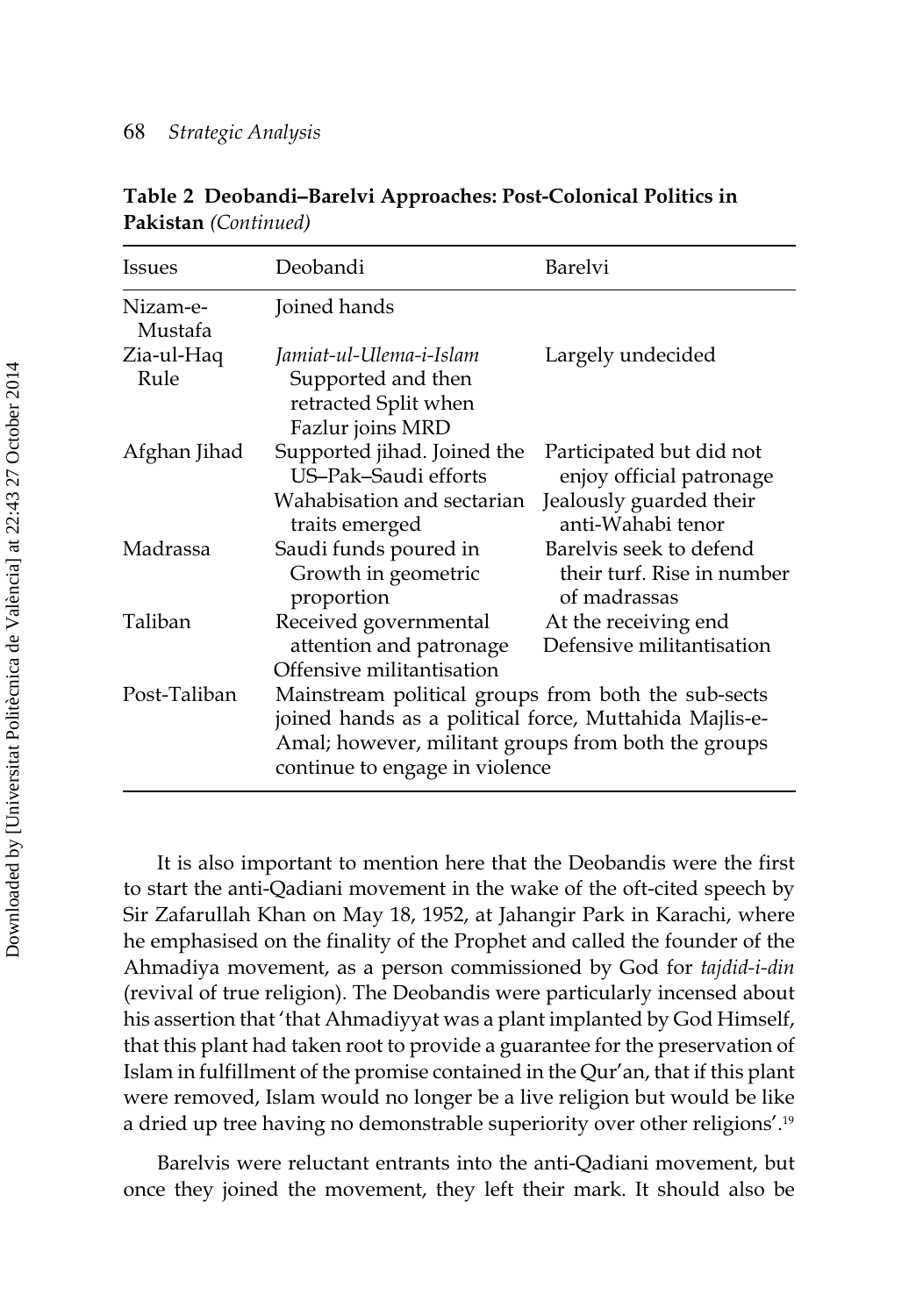mentioned here that in spite of the popular demonstrations on the streets by Barelvis, their leader Maulana Abul Hasnat Qadri was opposed to direct action against the Qadianis. The Barelvi MJUP all this while demanded an official ecclesiastical role for the ulema, and demanded that the Constitution ought to have a provision for ulema membership in the different organs of administration and judiciary. Barelvi ulema were not quite comfortable with the Deobandi influence in the process of the drafting of the Constitution and even hailed Governor General Ghulam Muhammad for dissolving the Assembly on October 24, 1954. As soon as the new Constituent Assembly was formed, the Barelvis made yet another unsuccessful attempt in 1955–1956 to make their presence felt until they, like the ulema of other schools, were swept away by the military rule by Ayub Khan.

Both the MJUI and MJUP suffered divisions because of first Partition and then the regional divide between the two parts of Pakistan, and the West Pakistan (WP) branches of JUI and JUP were formed in the mid-1950s. The JUP considered Ayub Khan's rule an opportunity for itself to grow and seek official patronage, and, thus, its leadership welcomed Ayub Khan's 1962 Constitution, whereas other Islamic parties opposed it. Ayub was particularly uncomfortable with the Deobandi JUI leadership and started cultivating the Barelvi JUP. Shahibzada Fazial Hassan—the *Sajjada nashin* (descendant of a sufi saint) of Alo Nahar Sharif—and leader of WPJUP after the death of Maulana Qadri—was particularly amenable to Ayub's conciliatory approach towards the Barelvi group. In the presidential elections of 1965, the Barelvi WPJUP opposed Fatima Jinnah's candidature on the ground that it was not Islamic to have a woman as a president of an Islamic country and supported Ayub Khan. On the contrary, the WPJUI led by Mufti Mahmud (1919–1980) and Ghulam Ghous Hazarvi was inclined to offer conditional support to Ms. Jinnah—the Combined Opposition Parties (COP) candidate. However, she was not prepared to accept the conditions to secure JUI's support.

Despite the official support it received during the rule of Ayub Khan, the Barelvi WPJUP was weakened by divisions. There were many groups within the party who opposed JUP's support to Ayub Khan, but still the central leaders were pro-Ayub and basked under official patronage. During the post-Ayub Khan period, it was the turn of the MJUI to side with the party most likely to come to power, the PPP, led by the charismatic Zulfikar Ali Bhutto. MJUI led by Mufti Mahmud supported Bhutto's idea of Islamic socialism. The Barelvi JUP along with Jamaat-i-Islami of Maulana Maududi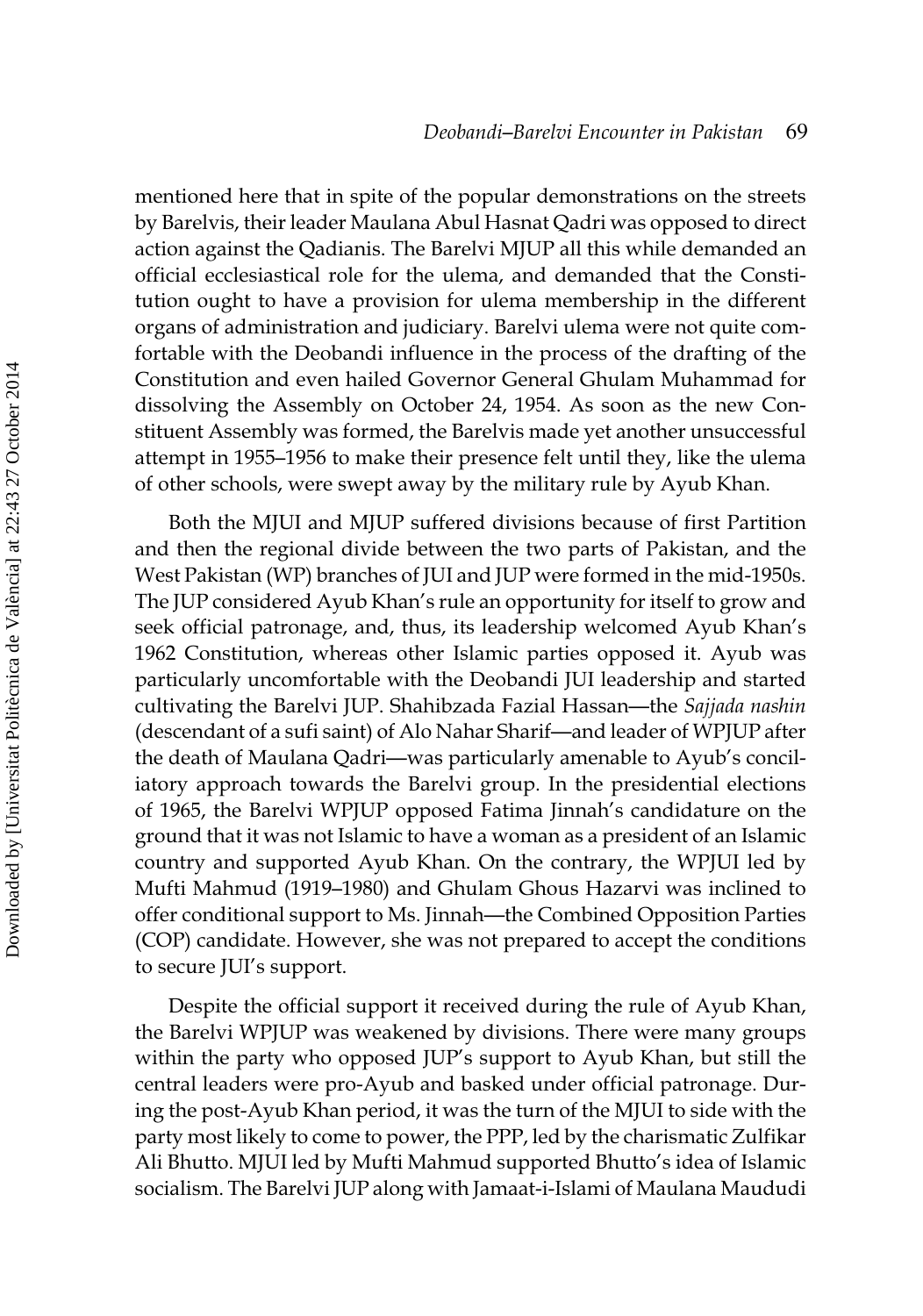opposed the very idea of socialism and held it anti-Islamic. The JUI later fell out with Bhutto and the latter's policy of meddling with the provincial governments led by JUI and its alliance partner National Awami Party (NAP) the left-wing Pakhtun nationalist party led by Badshah Khan's son Khan Abdul Wali Khan (1917–2006)—drove a wedge into its relationship with PPP. The anti-Qadiani movement in 1974 and the *Nizam-e-Mustafa* movement (Movement for the establishment of Mohammad's law) launched by the religious parties in the wake of the elections in 1977 saw the JUI and JUP coming closer. During this period, it was observed that the JUI led by Mufti Mahmud (1919–1980) consolidated its position in the North-Western Frontier Province (NWFP) and Balochistan, whereas JUP under the leadership of Maulana Shah Ahmad Noorani (1926–2003) sought to bring the Barelvi Ahl-e-Sunnat groups together under one umbrella in rural Punjab and Sindh.

## **Afghan Jihad and** *Militantisation***<sup>20</sup> of Sectarian Divide**

The JUI, JUP and other religious groups welcomed the military coup and the subsequent rule of General Zia-ul-Haq. They expected Zia to impose an Islamic rule in Pakistan. But it was the Jamaat-i-Islami led by Maulana Maududi that emerged as the party Zia-ul-Haq was comfortable with. The JUP disillusionment with Zia came early when it became clear that he had no intention of holding elections. It was the first among religious groups to disassociate itself from the Pakistan National Alliance (PNA)—which was formed with the avowed aim of ousting Bhutto from power. The PNA went on to join the National Government during the early days of Zia's rule, without the JUP. The JUI also discovered the same some time later and withdrew its support. Both JUP and JUI were condemned to political wilderness with the rising fortunes of Jamaat-i-Islami during the days of the Pakistan-backed Afghan jihad (1979–1989). However, this was the period when JUI, more than JUP, consolidated its hold in NWFP and northern Balochistan through a network of madrassas, under indirect official patronage. The Deobandi madrassas, which were being run under the leadership of Maulana Fazlur Rahman, Maulana Sami-ul-Haq and Sufi Muhammad, provided the personnel for jihad. Maulana Sami later came to be known as the 'Father of the Taliban'.

In fact, during the Afghan jihad years, the Zia-ul-Haq regime encouraged the Deobandi madrassa system and, very soon, there was a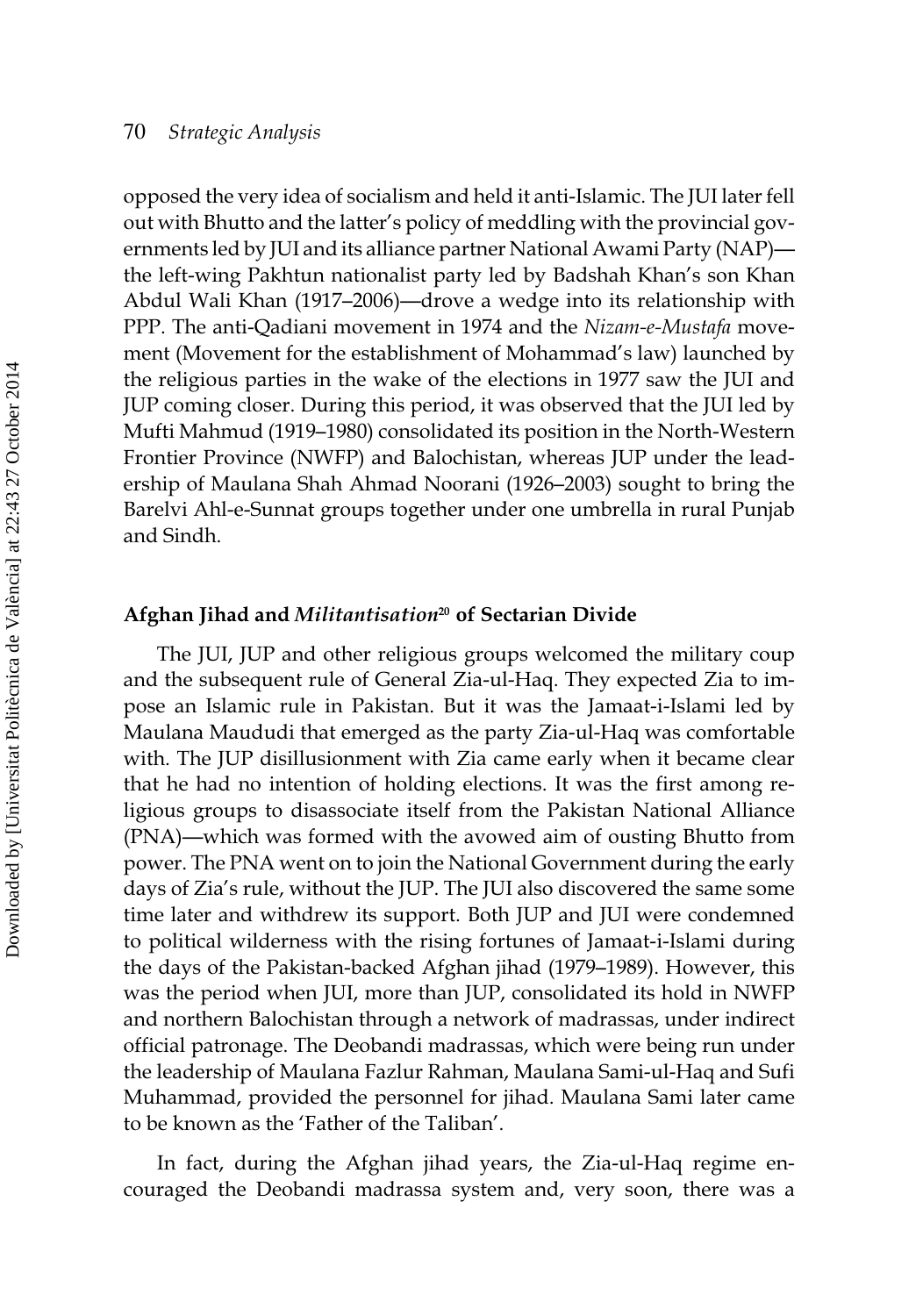proliferation of madrassas all over Pakistan. The jihad in Afghanistan altered the country's political landscape entirely. With the flow of funds from outside, madrassas grew in geometrical progression. By some estimates, the growth has been phenomenal since then.<sup>21</sup> The official statistics regarding the number of Madrassas have been revised from time to time, and more and more madrassas have been forced to register themselves with the government. The Pakistani Minister for Religious Affairs, Mr. Ejaz-ul-Haq (Late Zia-ul-Haq's son), had recently informed Washington during his trip to the United States that there were 11,882 madrassas being run under the topmost Madrassa oversight board, *Ittehad-e-Tanzimat-e-Madarise-Dinya* (ITMD), and, of them, more than 11,000 had been registered.<sup>22</sup>

With the flow of funds into Deobandi and Wahabi organisations and the adoption of militancy as a legitimate strategy by the government of Pakistan since the Afghan jihad, there was an increasing trend towards militancy within the sectarian groups in Pakistan. The emergence of Deobandi sectarian groups like Lashkar-e-Jhangvi and Sipah-i-Sahaba Pakistan and their subsequent nexus with militant jihadi outfits such as Harkat-ul-Mujahideen and Lashkar-e-Tayiba during this period (and later with Jaish-e-Muhammad, a splinter group of Harkat) signalled a major transformation of the political realm in Pakistan. These militant outfits have since sought to change the sectarian landscape by force. The surge in inter-sectarian and intra-sectarian violence in Pakistan in the aftermath of the Afghan jihad proves this point.

During this period, another important development took place—the internal fragmentation of the JUI and JUP, the two mainstream political parties representing Deobandi and Barelvi views, respectively. The fragmentation has been ascribed to the electoral politics on non-party basis introduced by Zia-ul-Haq in 1985. It is also known that Fazlur Rahman's decision to join the anti-Zia pro-democracy movement in the late 1980s had created differences between him and other leaders within the JUI. During the 1985 elections, several groups from within JUI and JUP splintered away unofficially and contested the elections. In the early 1990s, the divisions became sharper.

The JUI got divided into different factions named after their leaders, i.e. Maulana Sami-ul-Haq (Akora Khattak, NWFP), Maulana Abdullah Darkhwasti (Rahim Yaar Khan, Punjab), Maulana Ajmal Qadri (Lahore, Punjab) and Maulana Fazlur Rahman (Dera Ismail Khan, NWFP). The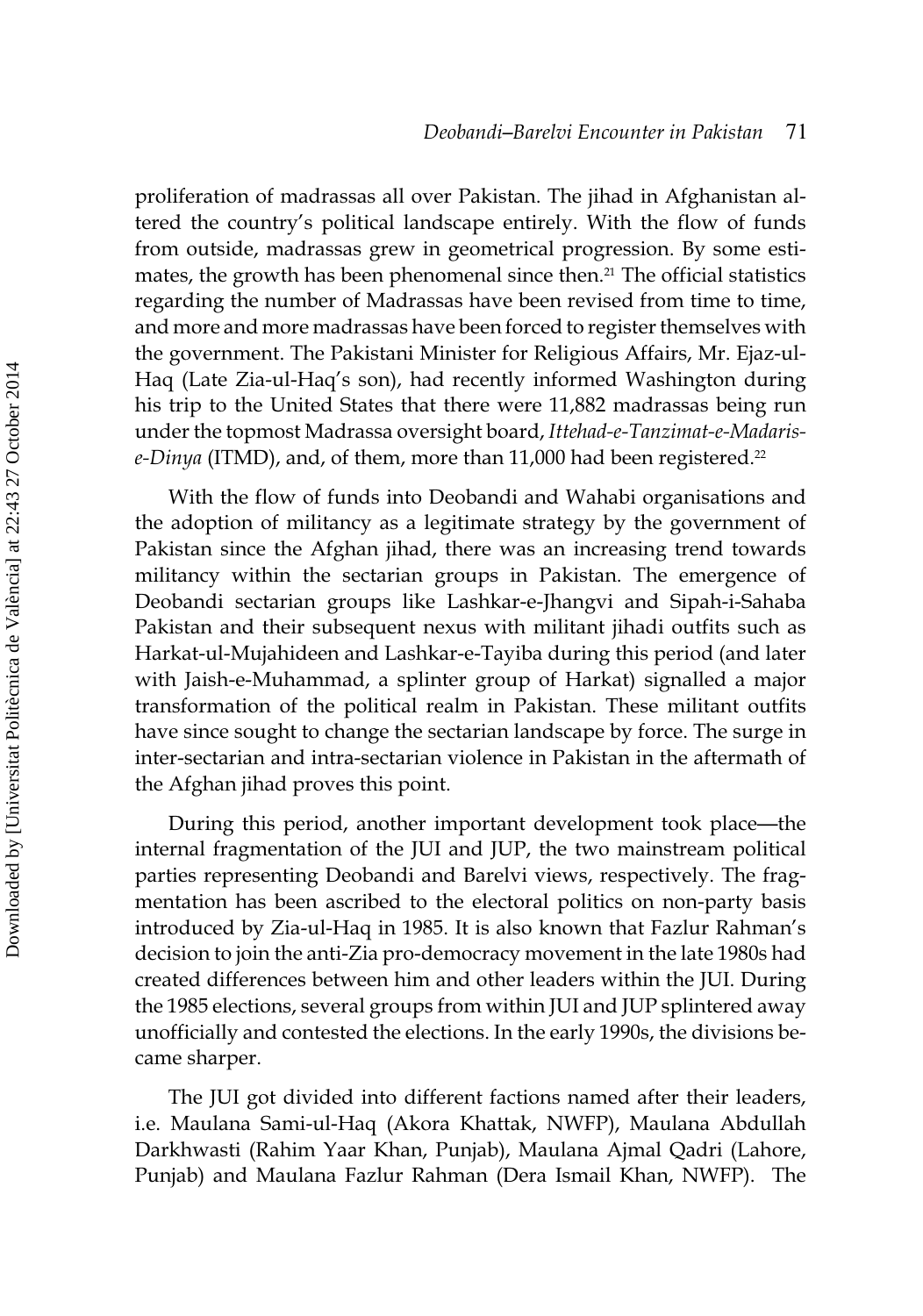division was more political than ideological. These factions of JUI appeared moderate in comparison with militant sectarian groups such as Lashkar-e-Jhangvi and Sipah-i-Sahaba, which were also founded during this period. But it did not stop here. The political support base of JUI was further divided into Tablighi Jamaat led by Maulana Abdul Wahab, and Tahaffuz-i-Khatam-i-Nabuwwat under Maulana Khan Muhammad of Kundian Sharif. There were other Deobandi factions such as Tahaffuzi-Ahal-i-Sunnat under Syed Abdul Majeed Nadeem and Harkat-ul-Ansar led by Maulana Saadat Ullah Khan. Harkat-ul-Ansar became infamous later for its involvement in terrorist attacks in Jammu and Kashmir and Afghanistan. Another pan-Deobandi group was Sufi Muhammad's Tehreek-e-Nafaz-e-Shariat-e-Mohammadi (Movement for the Enforcement of Islamic Law), which gained influence in Malakand and Swat.

The JUP also got divided into several groups. Sunni Tehrik was founded in the mid-1990s by Maulana Saleem Qadri of Karachi. Its followers wear dark brown turbans. Dawat-i-Islami was led by Maulana Ilyas Qadri, who had been president of the Anjuman Tulaba-i-Islam, Punjab, the youth wing of JUP. The Dawat-i-Islami built a huge campus at Kahna, in the suburb of Lahore. Its followers wear green turbans. Tahir-ul-Qadri, known for his institution, Minhaj-ul-Quran, which emphasises on preaching of Islam, heads two factions of the JUP, i.e. Jamaat Ahl-e-Sunnat and the Tehrik-i-Tahaffuz-i-Namoos-i-Risalat. The fragmentation of the Barelvi groups into regional and local groups was perhaps due to the weakening of the pulls of cohesive politics among the Barelvis at the national level. They were also divided on their approaches to politics and their views on how to defend their sectarian interests. Some of them advocated pacifist measures, whereas others like Sunni Tehrik advocated the use of force and violence in self-defence.

## **Aftermath of Afghan Jihad**

The success of the Afghan jihad boosted the confidence of the Deobandi groups. Deobandi Maulanas—Fazlur Rahman, Maulana Sami-ul-Haq and Maulana Sufi Muhammad—gained a lot of prominence at the local level for their able participation in the Afghan jihad. In the context of statesponsored militancy in the 1980s, Deobandi groups had taken to armed politics and asserted their presence in the internal politics of Pakistan. This had perhaps led to disenchantment among the Barelvi groups, and many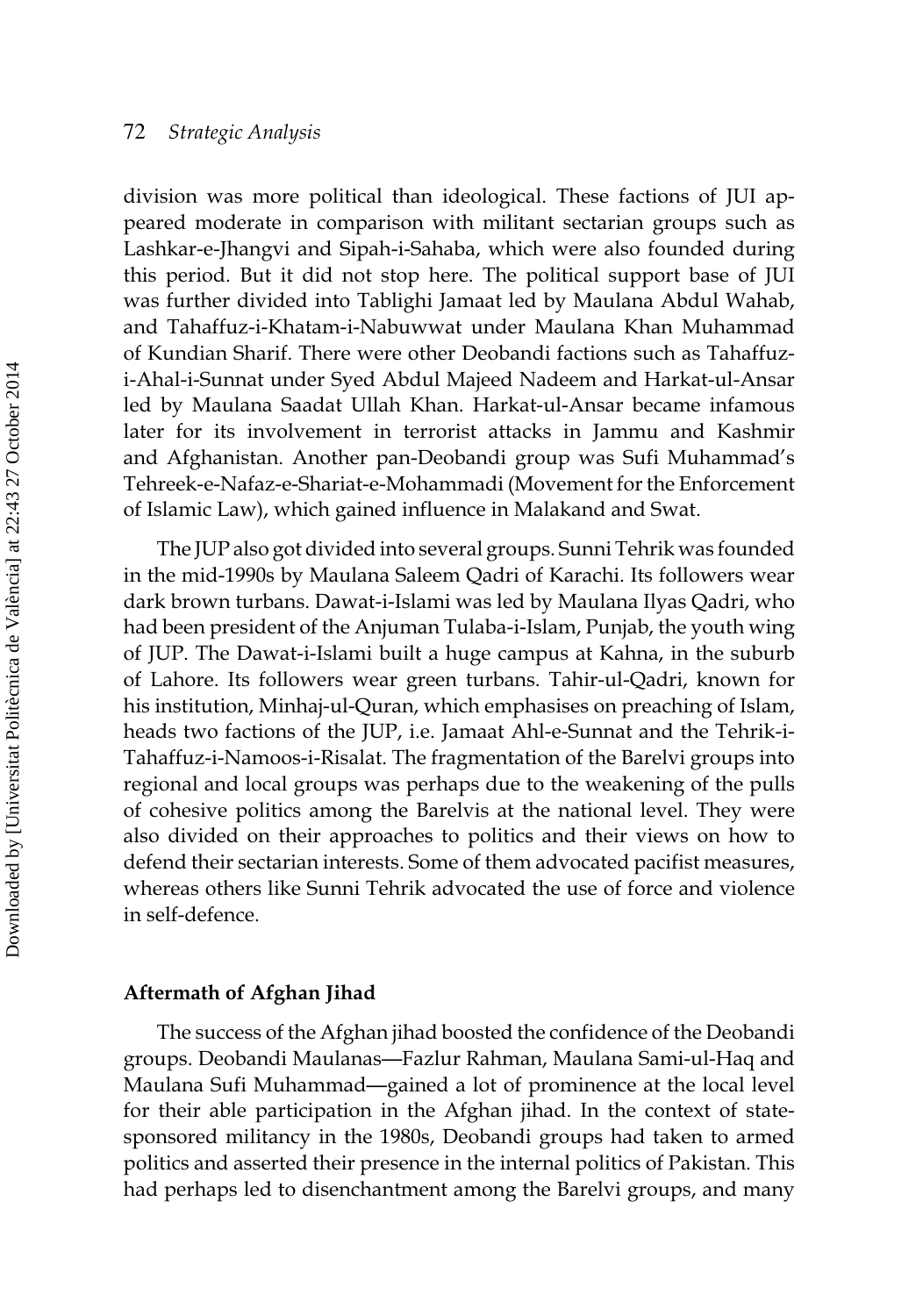of the leaders took to militancy while groups such as Sunni Tehrik were set up to defend Barelvis against any possible attack by Deobandis and others.

After Zia's death in August 1988, Pakistan reverted to multi-party democracy. As Benazir Bhutto's Pakistan Peoples Party (PPP) gained strong popular support, Zia's military successors fashioned out a pro-Islamic alliance called Islamic Jamhoori Ittehad (IJI or Islamic Democratic Alliance). Fazlur Rahman's softness towards Benazir Bhutto and his disinclination to join the army-backed alliance created further rift within the JUI. Among the several JUI factions, JUI-Fazlur (JUI-F) emerged as the major Deobandi political party and the principal successor to the old JUI. Rival JUI leader Abdullah Darkhwasti issued a *fatwa* declaring that a woman ruler was *haram* (heresy) in Islam. The Barelvi JUP joined IJI and hoped to benefit from its links with the army. However, the PPP led by Benazir came to power and JUI-F enjoyed her government's patronage. Benazir's removal and subsequent success of IJI in 1990 elections pushed JUI-F to the opposition again. During this period (1990–1993), the differences between the Deobandis and Barelvis were glossed over as the compulsions of competitive electoral politics-engendered political alliances among the Deobandi and Barelvi groups at the political level.

In the elections of 1993, there were three different Islamic alliances: Pakistan Islamic Front (PIF) led by Jamiat-i-Islami (JI), the Islami Jamhoori Mahaz (IJM) led by JUI-F and the *Muttahida Deeni Mahaz* (MDM), including the Sipah-i-Sahaba. Together, these fronts could secure just 6.7 per cent of the total votes.23 Benazir's return to power in 1993 and the PPP's subsequent alliance with JUI-F led to the marginalisation of most of the other religious political groups. This was the period when out of all Deobandi factions, JUI-F played a major role in Benazir's efforts to bring Taliban into the centrestage in Afghanistan.

Deobandi extremist groups operating in Punjab and Sindh also began to be drawn into sectarian attacks on Shias during the early 1990s. The mainstream religious parties did seek to bridge the sectarian differences by forming a coalition dominated by the religious parties of all persuasions on March 24, 1995. This was named Milli Yakjehati Council (MYC), a coalition of more than 15 religious parties. The council, however, could not resolve internal differences amongst different factions of JUI. In the subsequent elections in 1997, after Benazir's second term was cut short by presidential intervention, JI's leader Qazi Hussain made an effort to bring several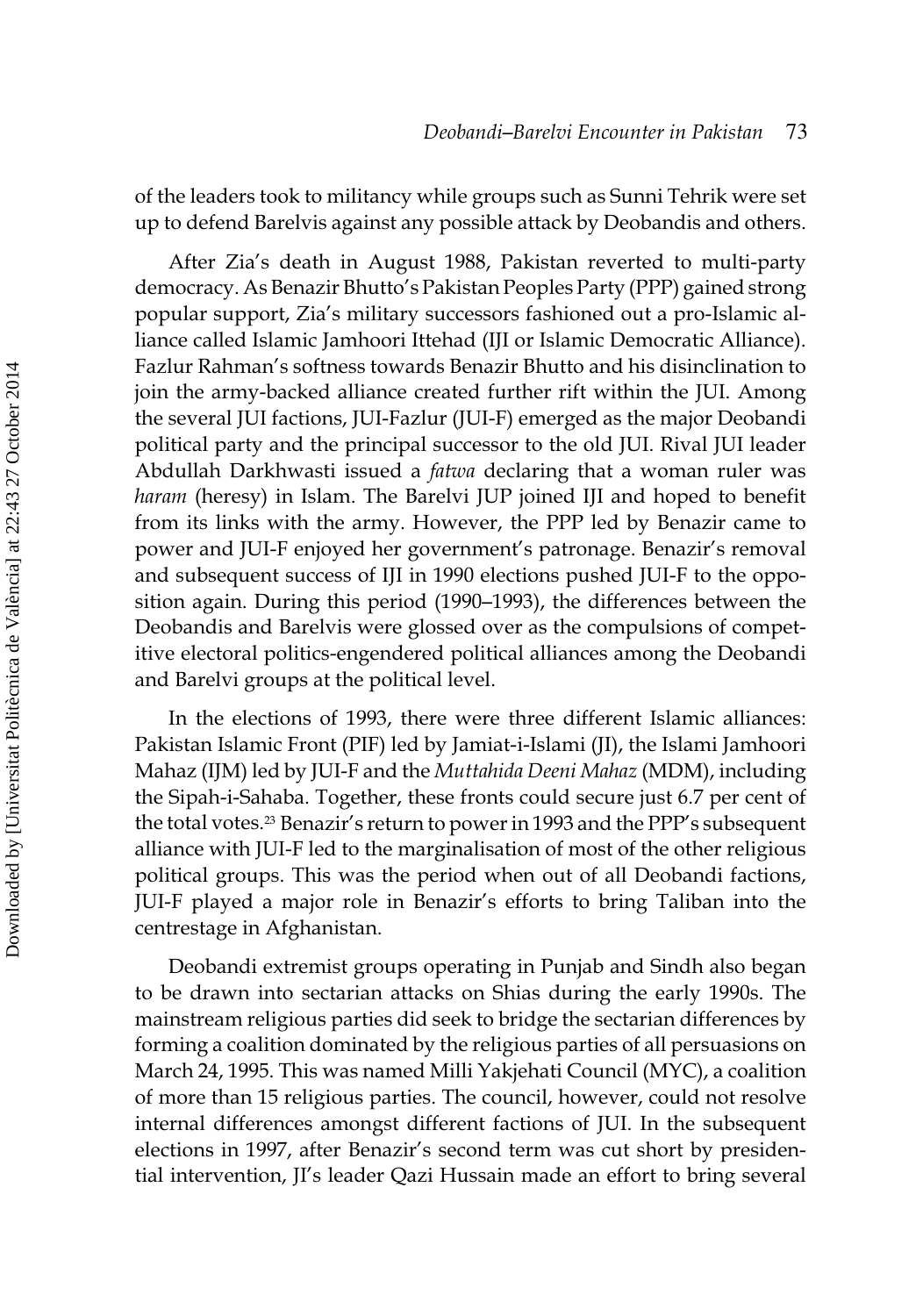religious parties together and convert MYC into an electoral alliance. He failed in his effort and JI finally boycotted the 1997 elections. The only party that survived through all this political permutation and combination was the JUI-F. Nawaz Sharif's party (PML-Nawaz) swept the 1997 polls as JUI-F could win two seats in the National Assembly. During Nawaz Sharif's second term, the faultline between Deobandi and Barelvis became wider with militants targeting leaders of both the groups on a regular basis.

Ever since the days of the Afghan jihad, the Deobandi–Barelvi competition at the political field has been transferred to the competition at the grassroots level. The Deobandis took maximum advantage of the jihad funds pouring in from outside and sought to expand their area of influence, while the Barelvis struggled to keep pace with them. It was around this time that the close nexus between the Pakistan State agencies and the Deobandi groups emerged. It was also interesting to find a larger Deobandi consensus emerging among other sister movements such as Ahl-e-Hadith and Tablighi Jamaat.<sup>24</sup>

## **Intra-Sectarian Faultline Erupts: The Deobandi Militancy and Barelvi Response**

If Afghan jihad radicalised approaches to Islam and militantised them, the withdrawal of Soviet troops left them with no other excuse for united action. During the jihad days, the Deobandis and Barelvis came together in Afghanistan and Pakistan to take on the enemy. But in the absence of a common enemy in the post-1989 period, these two groups started fighting between themselves. While, on the one hand, the nature of democratic politics between 1988 and 1999 de-emphasised the role of religion in politics, on the other, the government actively backed the Taliban in Afghanistan and the armed militant groups unleashed into Jammu and Kashmir. Politicians like Nawaz Sharif proved smarter than religious leaders and co-opted the Islamist agenda by coming out with the Sharia bill in 1998. Ironically, political marginalisation of the religious elements coincided with the rise of Islamic radicalism in Afghanistan actively patronised by the Pakistani State. The radical approach adopted by the Taliban had to have its impact in Pakistani society.

With the rise of the Taliban and its Deobandi outlook, the Wahabi incursion as a result of the co-option of Deobandi madrassas by the Saudi charitable organisations such as Al Hamrain and Al Rasheed trusts, as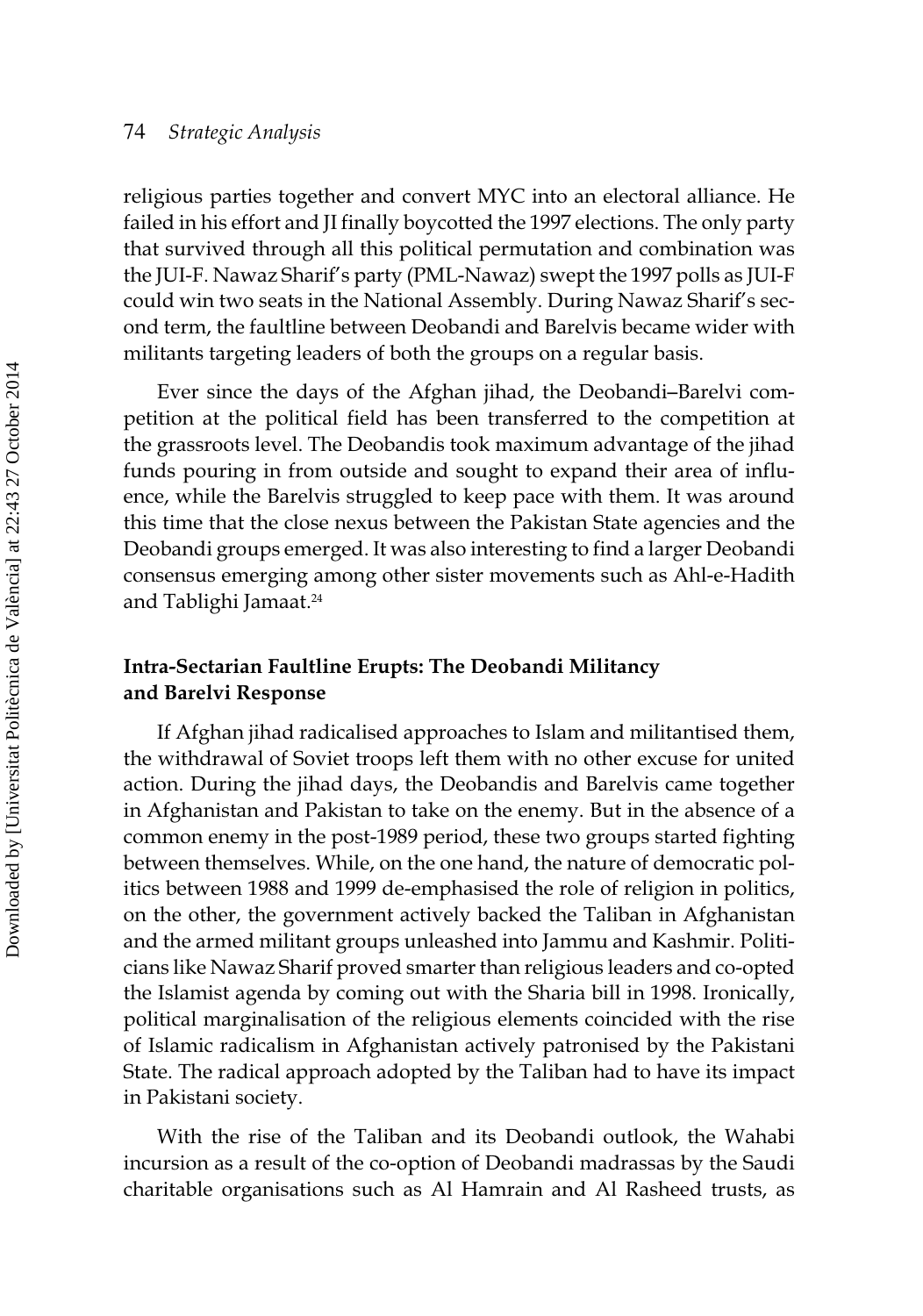well as the active support of the Pakistani State, the sectarian elements in Pakistan received a huge fillip, and the rising incidence of sectarian incidents since the 1990s proves this point.25

The basic aim of the Barelvis in this context was initially to guard their turf and protect themselves against what they saw as a state-sponsored effort to wean away their following and weaken their influence. The Barelvi organisations thus responded to this Deobandi radicalisation by their efforts to weave different factions of Barelvi groups together and forge unity among them. In fact, unlike factions of Deobandi JUI, the Barelvi JUP had been a less assertive political outfit, and it was a loose and amorphous organisation, unable to bring disparate groups together as an effective political force in Pakistan. But, in recent years, there have been efforts to pool their strengths and establish themselves as a major political force.

Several Barelvi organisations have sought to take up the interest of the Barelvis in recent years. Some of them were Jamaat Ahl-e-Sunnat led by Syed Riaz Hussain Shah, Pakistani Awami Tehrik (PAT) led by Allama Tahir-ul-Qadri, Dawat-i-Islami led by Maulana Illyas Qadri and Allami Tanzim Ahl-e-Sunnat led by Maulana Afzal Qadri. In fact, in response to the Deobandi militancy targeting Barelvi mosques and leaders, the late Salim Qadri, a former member of Barelvi Dawat-i-Islami, had founded the militant Sunni Tehrik in 1990. Among several demands that the Tehrik placed on the state, the most important one was that the state should ensure adequate Barelvi representation in government services and armed forces as well, which the Tehrik viewed as grossly tilted towards the Deobandis.

The sway of the jihadi Deobandi ulema has radicalised Pakistan society during the past two decades. The militantisation of one sect has led to militantisation of others. The most disturbing factor for Pakistan in all this was the intra-Sunni divide that has surfaced in the last few years. This showed that the roots of sectarian conflict had gone deeper than it appeared at the surface level. The murder of a Deobandi cleric, Maulana Yusuf Ludhianvi on May 18, 2000, and the murder of Sunni Tehrik Chief Maulana Saleem Qadri on May 18, 2001, exactly a year later, showed the way the intra-sectarian divide has opened up in the post-Afghan jihad years. The fact that in spite of the Musharraf regime's best efforts, the Deobandis could successfully attack the Milad un Nabi congregation and wipe out the top leadership of the Tehrik on April 11, 2006, at Nishtar Park, further proves the point that the Deobandi–Barelvi intra-sectarian divide is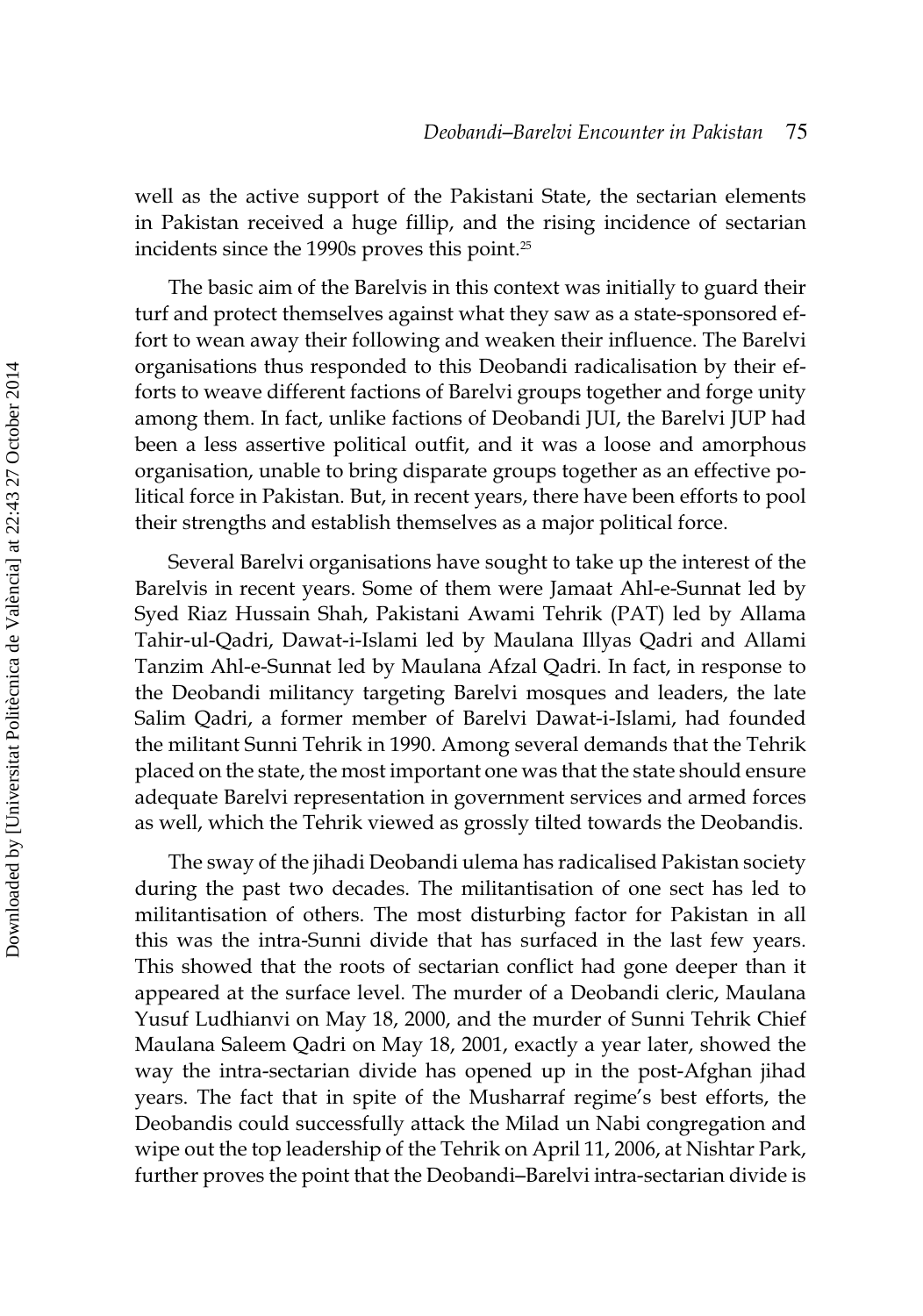likely to erupt more ominously in the days to come. It is also true that intrasectarian violence has assumed a dynamics of its own and pan-sectarian political alliances like Muttahida Majlis-i-Amal (MMA or United Council of Action), which brought together the mainstream Deobandi and Barelvi groups, may not be able to preclude the possibility of continuing bloody encounters between the two groups in future.

### **Conclusion**

The basic differences between the two Sunni sub-sects, Deobandi and Barelvi, have remained unreconciled as the separate theological and philosophical traditions have congealed over time through their enthusiastic propagation by separate madrassa education systems. As the lines of division have hardened over time, their separate responses to the external stimuli have thrown up interesting patterns. At times, the two Sunni schools have come together to take on a common enemy while jealously guarding the sacred frontiers of their separate worldviews and their theosophical principles.

The two schools of thought came together in the anti-Qadiani movement in the 1950s and then in 1970s. But they tried their best to outbid each other in the anti-Qadiani movement for *Khatm-e-Nabuwat* as well as the movement for *Nizam-e-Mustafa*, which was effectively co-opted by Ziaul-Haq, to their disadvantage. They were (and still are) quite vociferous about the Islamisation of the Constitution and law in Pakistan. But, these commonalities apart, they competed with each other for following and influence, each claiming to be more Islamic than the other.

Till the advent of the Afghan jihad, the history of their interaction showed that while the differences could be visceral, they would rather choose the weapons of '*munazara*' (debate) and competitive propagation of their line of thinking through scholarly articulations in their publications to take on each other. However, in the post-Taliban period, the most effective strategy has been to decimate the opponent through targeted violent attacks.

Although proliferation of madrassas is not a full indicator of the growing militancy in Pakistan, it is true that they have contributed to the sustenance of a conservative environment that can host violence. In fact, the experience of Afghan jihad and the purported success of the strategy of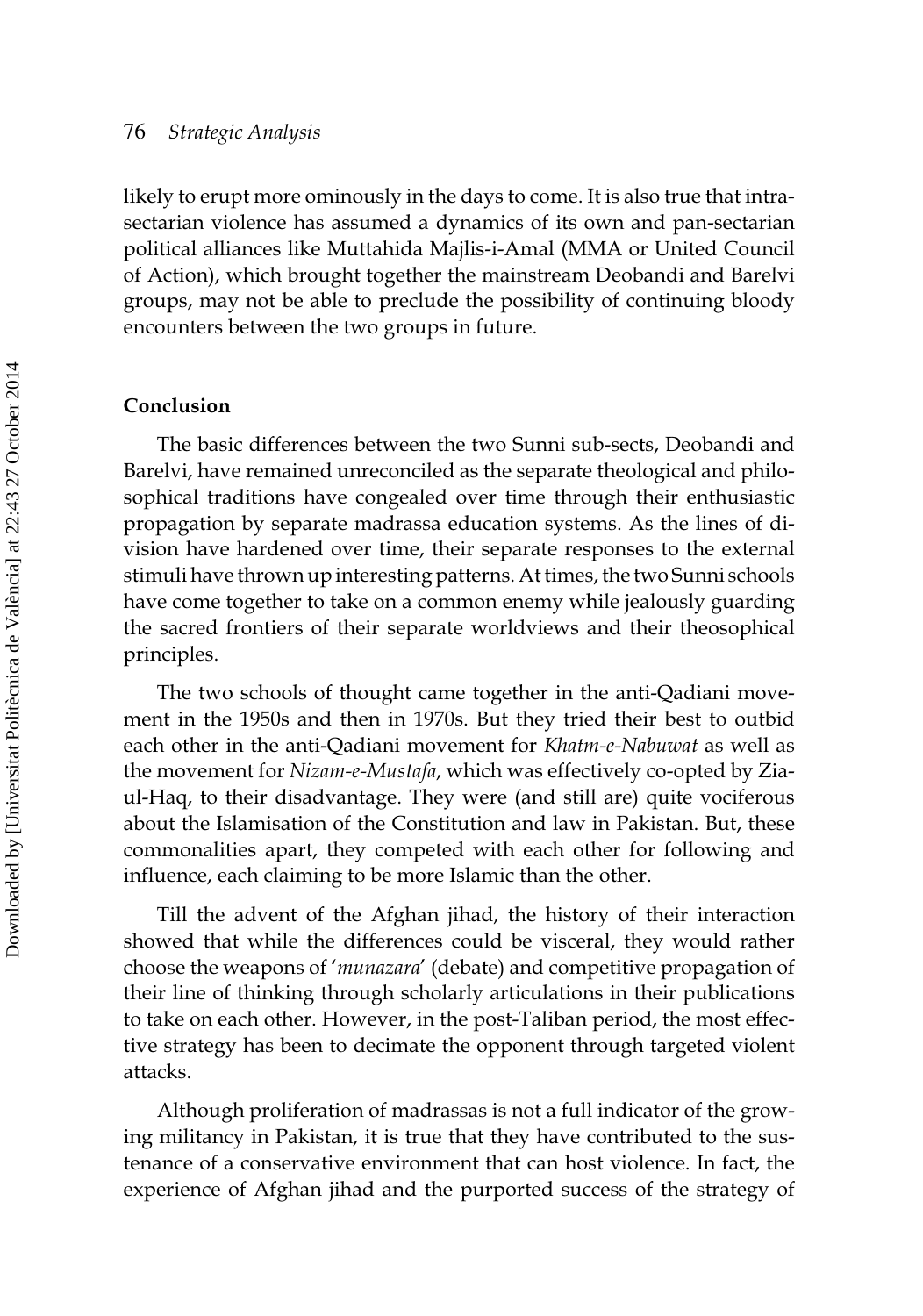employing religiously inspired *mujahideen* against the Soviet Union has convinced the orthodox constituency in Pakistan that the traditional methods of keeping and preaching faith through forceful argumentation would need to be supplemented by new means of coercion. The easy availability of small arms in the country has made the matters worse.

The Nishtar Park tragedy, as well as the case of encounter between the two clerics in the Bara Tehsil of the Khyber agency in NWFP, is suggestive of their reconcilability of the two worldviews. In fact, the Nishtar Park incident is being analysed as an extrapolation of the struggle for power between the Deobandi Mufti Munir Shakir and the Barelvi Afghan Pir Saifur Rehman in Bara, which went on for almost two years before the administration asked both the clerics to leave Bara. While Pir Saif left immediately, Munir was forced to leave Bara. Munir landed up in the Tirah valley and was reported to be sowing his brand of sectarianism there. His disciple Mangal Bagh, who heads the militant outfit, Lashkar-i-Islam, has kept the Pakistani security forces on high alert since April 2006.

At the moment, different Sunnni Barelvi organisations—there are as many as 45 of them in Pakistan today<sup>26</sup>—are trying to come together ever since the Bara encounter between the followers of Mufti Munir and Pir Saif claimed nearly 13 lives, mostly Barelvis. The April 11, Nishtar Park tragedy has awakened the Barelvi leadership who are now seriously thinking of coming out with a Grand Sunni Party (GSP) led by Pir Pagaro. Given Pir Pagaro's mercurial character, such an alliance may not be politically influential but the fact that the Barelvi community is now aware of its weaknesses and working towards overcoming them is a sign of changes taking place. Such a political formulation may consolidate Barelvi constituency vis-a-vis the Deobandis and others and could also radicalise their politics.

A leading commentator and close observer of the sectarian politics in Pakistan, Khaled Ahmed argued in the beginning of 2000 that if 1996 marked the shift to militant Deobandism with the rushing of Pakistani recruits to defend the Taliban in Afghanistan, then from 2000, Pakistan 'promised to revert to the non-Deobandi track'. He argued that the Pakistani society had already reacted to 'the puritanism and extremism of Deobandism by inclining to the popular Islam of the Barelvis<sup>'27</sup> and 'charismatic organiser-mystics' like Illyas Qadri, Shah Raiz Hussain and Tahir-ul-Qadri, who had started tapping the expatriate Pakistani community unsullied by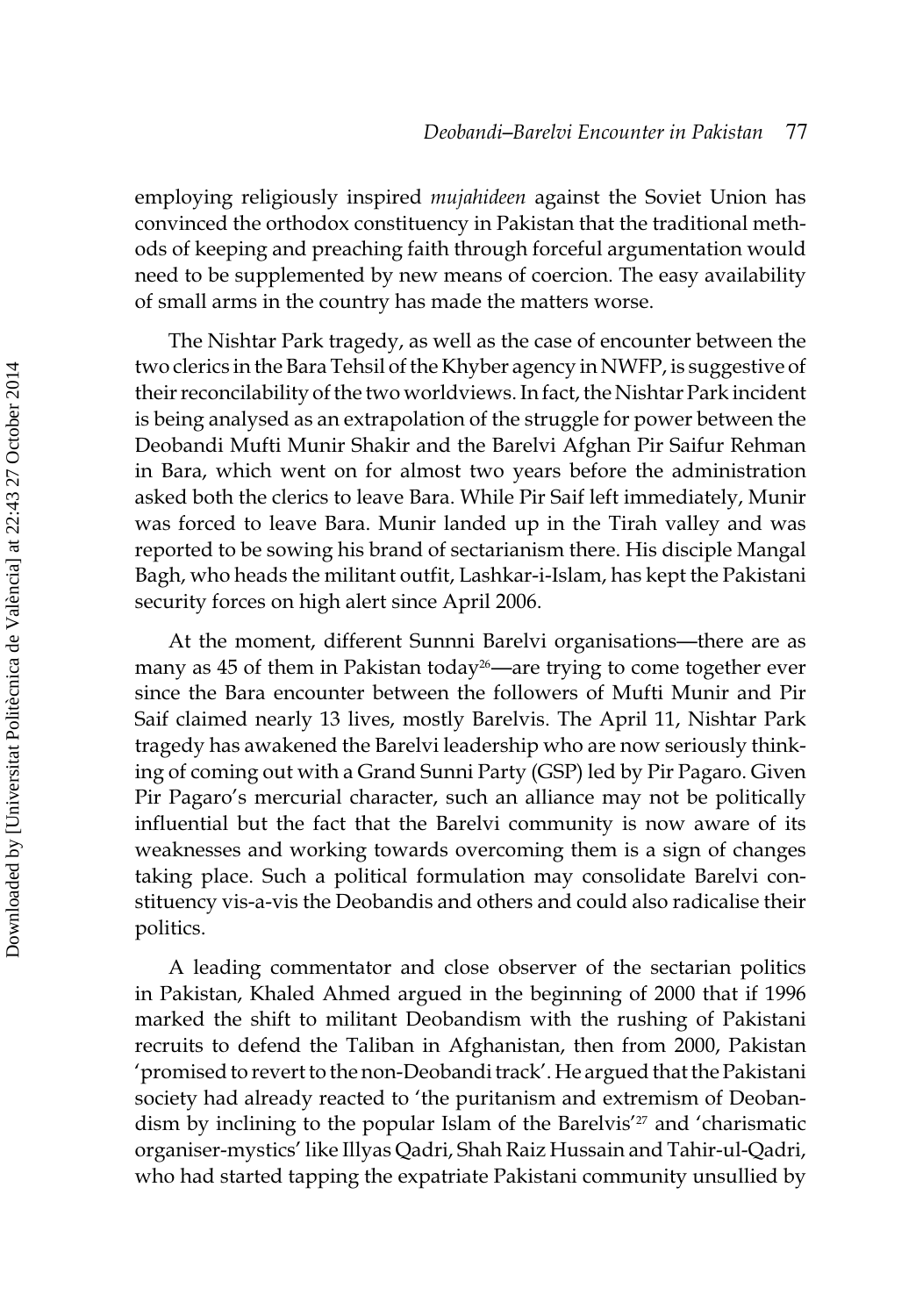jihad for fiscal support in nourishing Barelvi constituencies in Pakistan. The Barelvis, according to Khaled Ahmed, had also adopted a very accommodative posture vis-a-vis the Shias with the hope of bringing them on board in their struggle against the Deobandis.

In the coming days, the sectarian situation in Pakistan is expected to worsen. The aim of the Deobandi–Barelvi sectarian organisations has been to acquire mosques, wipe out rival faith or belief systems by force, and employ all possible means to protect their separate constituencies. It is expected that such an unremitting bloody struggle for power and influence at the local levels between a highly organised network of Deobandi militants and a loose but increasingly self-conscious community of Barelvis is not going to abate easily. This is likely to further worsen the internal security problems of the Pakistani State. At another level, such militancy at the subsectarian level has the potential to influence *intra*-sectarian divides among Muslims in neighbouring states and societies.

## **Notes**

- <sup>1</sup> As per the statistics provided in the *1998 Census of Pakistan*. See http://www. statpak.gov.pk/depts/pco/statistics/other tables/pop by religion. pdf (Accessed November 11, 2007).
- <sup>2</sup> Ibn Khaldun was born in present-day Tunisia. He is well known for his work, *Muqaddimah* (translated into Latin as *Prolegomenon*), which is regarded as the first-ever work on the philosophy of history. He is also considered as the first philosopher in the medieval period who dealt with a wide variety of subjects like historiography, mathematics, economics, sociology, theology and cultural studies.
- <sup>3</sup> As per the estimates of *CIA World Factbook, 2005*, at http://www.cia.gov (Accessed October 1, 2007).
- <sup>4</sup> As per the estimates of globalsecurity.org based in Alexandria, Virginia, at http://www.globalsecurity.org/military/intro/islam-barelvi.htm (Accessed October 1, 2007).
- <sup>5</sup> I have deliberately introduced this jargon to differentiate it from its variant 'militarisation' and would suggest that there is an ideological drive/orientation guiding militancy, which could be an important point of difference between the two.
- <sup>6</sup> See *Dawn* (Karachi), April 12, 2007.
- In his letter to the Abdali, he wrote, '... All control of power is with the Hindus because they are the only people who are industrious and adaptable. Riches and prosperity are theirs, while Muslims have nothing but poverty and misery. At this juncture you are the only person, who has the initiative, the foresight, the power and capability to defeat the enemy and free the Muslims from the clutches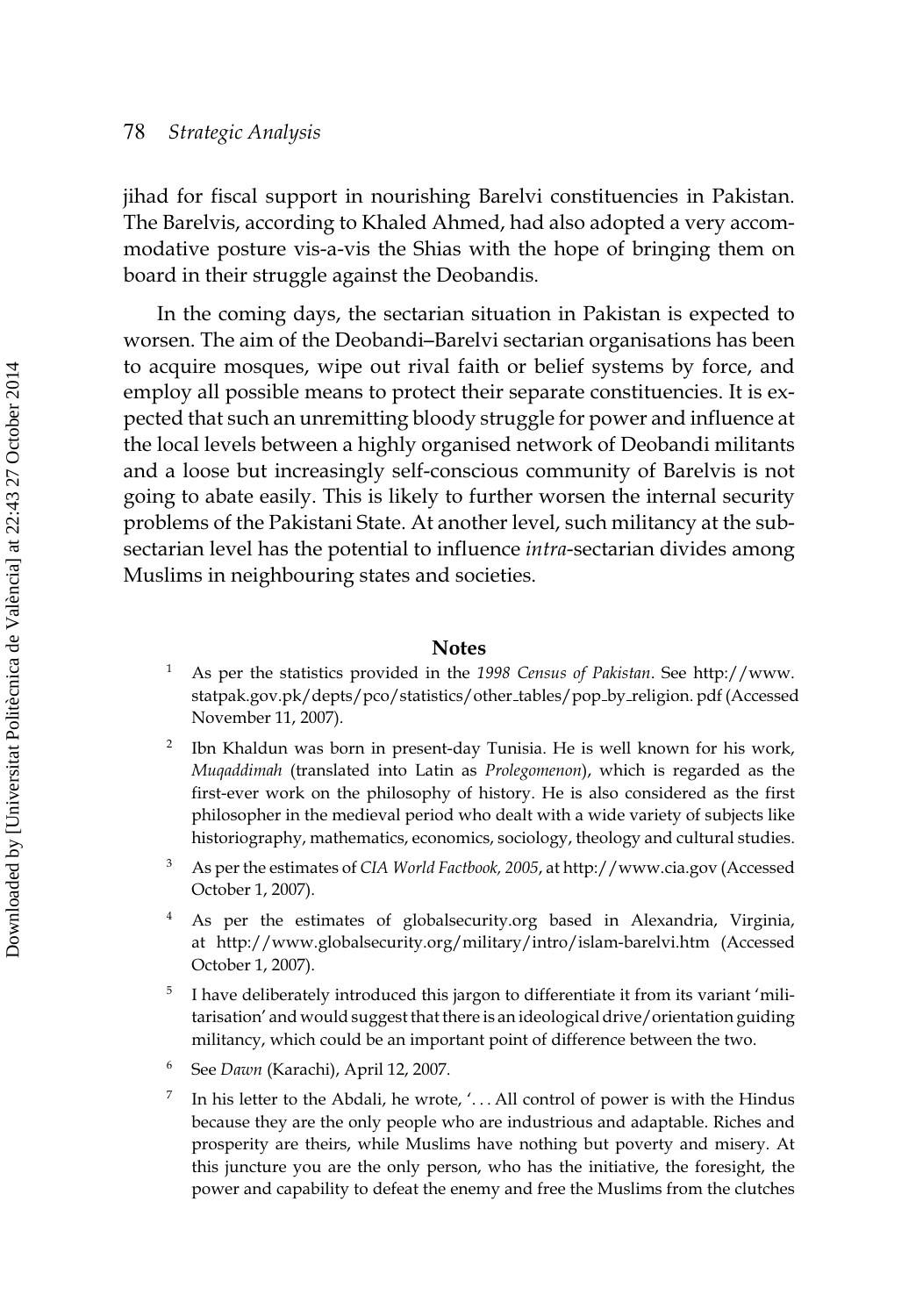of the infidels. God forbid if their domination continues, Muslims will even forget Islam and become undistinguishable from the non-Muslims'. Translation from his original letter in Sayed Riaz Ahmad, *Maulana Maududi and Islamic State,* People's Publishing House, Lahore, 1976, p. 15.

- <sup>8</sup> Prominent among them were his son Shah Abdul Aziz (1746–1823), Shah Waliullah Rafi-uddin (1749–1818), Shah Abdul Qadir (1751–1816) and Abdul Ghani, whose son was the famous *alim* Shah Ismail Shaheed.
- <sup>9</sup> For details, see Francis Robinson, *The Ulema of Firangi Mahal and Islamic Culture in South Asia*, Permanent Black, Delhi, 2001.
- <sup>10</sup> The argument here is influenced by the position taken by Mumtaz Ahamad in his article 'Islamic Fundamentalism in South Asia: The Jamaat-i-Islami and Tablighi Jamaat of South Asia,' in Martin E. Marty and R. Scot Appleby (eds.), *Fundamentalism Observed,* The Fundamentalism Project, I, paperback edition, University of Chicago Press, Chicago and London, 1994, pp. 457–529.
- $11$  For details regarding the Deoband madrassa and Deobandi world view, see Barbara D. Metcalf, *Revival in British India: Deoband, 1860–1900,* Oxford University Press, New Delhi, 2002.
- <sup>12</sup> For details about Barelvi interpretation of Islam, see Usha Sanyal, *Devotional Islam and Politics in British India*. *Ahmad Riza Khan Barelwi and His Movement, 1870–1920*, Oxford University Press, New Delhi, 1996.
- $13$  For a detailed discussion of the formation of the JUI and its participation in Pakistani politics, see Sayyid A.S. Pirzada, *The Politics of the Jamiat-Ulema-i-Islam Pakistan 1971–1977*, Oxford University Press, Karachi, 2000.
- <sup>14</sup> Quoted in Mujeeb Ahmad, *Jam'iyyat 'Ulama-i-Pakistan 1948–1979*, National Institute of Historical and Cultural Research, Islamabad, 1993, p. xxi.
- <sup>15</sup> See Khalid Bin Sayeed, *Pakistan: The Formative Years: 1857–1948*, Oxford University Press, London and New York, 1968, p. 19.
- <sup>16</sup> Ian Talbot, *Provincial Politics and the Pakistan Movement: The Growth of Muslim League in North–West and North–East India (1937–1947)*, Oxford University Press, Karachi, 1988, pp. 23–24.
- $17$  This is not to suggest, however, that there was absolutely no opposition to the idea of Pakistan from the Barelvi ranks. There were some Barelvi Sunni leaders like Maulana Qari Muhammad Tayyib, Pir Muhammad Sirajul Huda Qadiri, Maulana Hashmat Ali Khan and Shah Aulad-i-Rasul Muhammad Mian Marahrawi (1892– 1052), who formed their own branch of Jamaat-i-Ahle Sunnat in 1935, and many others who adopted a line close to the central leadership of the Deobandis and argued that if support for the Congress was *kufr* then support for League led by apostates, hypocrites and Shias like Jinnah was *haram.*
- $18$  For a detailed discussion on the way the popular support for Pakistan was generated, see Ian Talbot, *Freedom's Cry*: *The Popular Dimension in the Pakistan Movement and Partition Experience in Northwest India*, Oxford University Press, Karachi, 1996,